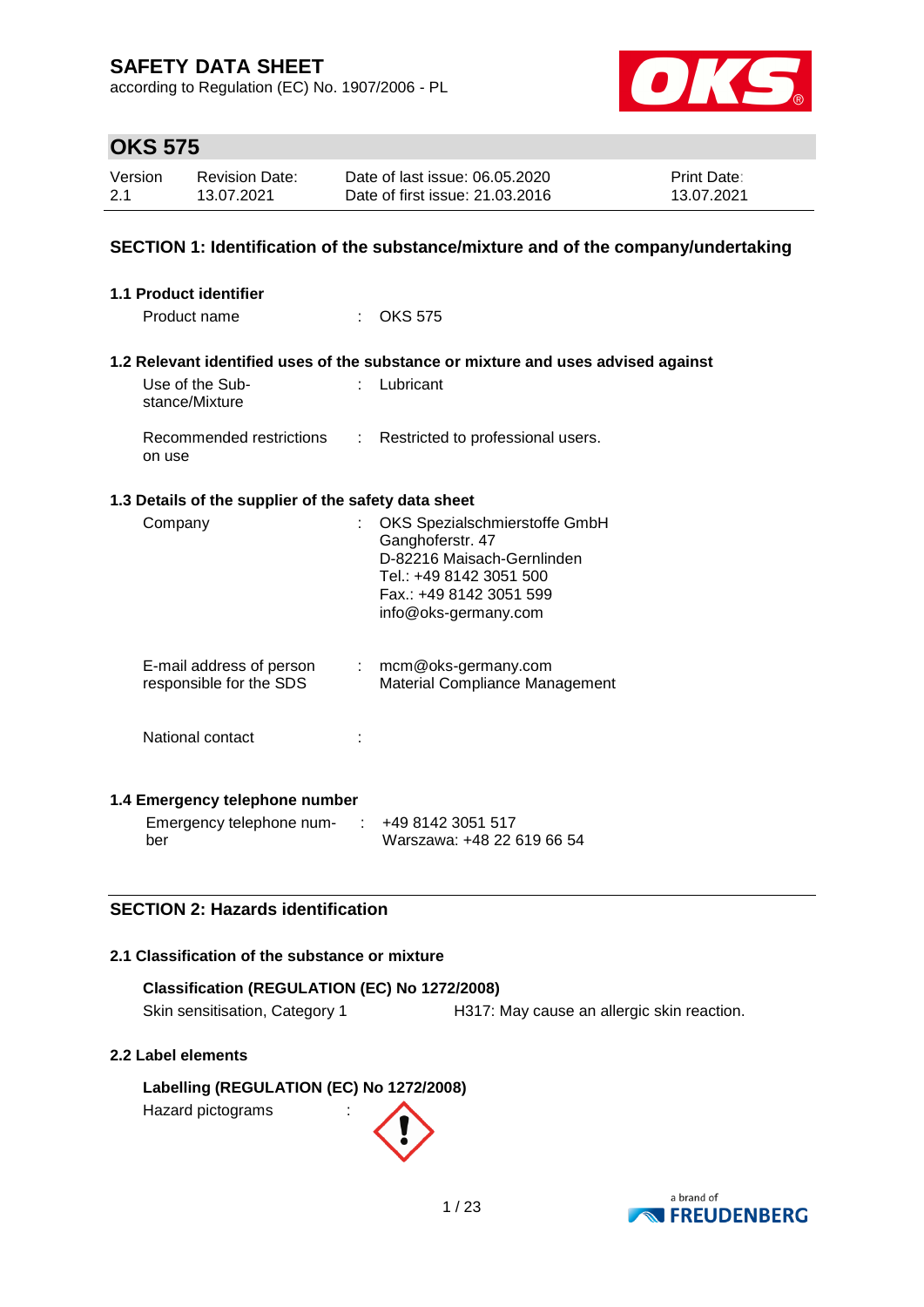according to Regulation (EC) No. 1907/2006 - PL



## **OKS 575**

| Version<br>2.1 | <b>Revision Date:</b><br>13.07.2021 |   | Date of last issue: 06.05.2020<br>Date of first issue: 21.03.2016 |                                                                                                                                                                               | Print Date:<br>13.07.2021 |
|----------------|-------------------------------------|---|-------------------------------------------------------------------|-------------------------------------------------------------------------------------------------------------------------------------------------------------------------------|---------------------------|
|                | Signal word                         |   | Warning                                                           |                                                                                                                                                                               |                           |
|                | <b>Hazard statements</b>            |   | H317                                                              | May cause an allergic skin reaction.                                                                                                                                          |                           |
|                | Precautionary statements            | t | <b>Prevention:</b><br>P <sub>261</sub><br>P272<br>P280            | Avoid breathing vapours.<br>Contaminated work clothing should not be<br>allowed out of the workplace.<br>Wear protective gloves.                                              |                           |
|                |                                     |   | <b>Response:</b><br>P302 + P352<br>P333 + P313<br>P362 + P364     | IF ON SKIN: Wash with plenty of water.<br>If skin irritation or rash occurs: Get medical<br>advice/ attention.<br>Take off contaminated clothing and wash it<br>before reuse. |                           |

Hazardous components which must be listed on the label: 2-methylisothiazol-3(2H)-one

reaction mass of 5-chloro-2-methyl-2H-isothiazol-3-one and 2-methyl-2H-isothiazol-3-one (3:1)

#### **2.3 Other hazards**

This substance/mixture contains no components considered to be either persistent, bioaccumulative and toxic (PBT), or very persistent and very bioaccumulative (vPvB) at levels of 0.1% or higher.

### **SECTION 3: Composition/information on ingredients**

#### **3.2 Mixtures**

Chemical nature : Aqueous solution

PTFF UV indicator

#### **Components**

| Chemical name  | CAS-No.<br>EC-No.   | Classification                                           | Concentration<br>limits<br>M-Factor | Concentration<br>(% w/w) |
|----------------|---------------------|----------------------------------------------------------|-------------------------------------|--------------------------|
|                | Index-No.           |                                                          | <b>Notes</b>                        |                          |
|                | Registration number |                                                          |                                     |                          |
| bronopol (INN) | $52 - 51 - 7$       | Acute Tox.4; H302                                        |                                     | $>= 0,0025 - 1$          |
|                | 200-143-0           | Acute Tox.4; H312   M-Factor: 10/1<br>Skin Irrit.2; H315 |                                     | 0.025                    |
|                | 603-085-00-8        | Eye Dam.1; H318                                          |                                     |                          |
|                |                     | <b>STOT SE3; H335</b>                                    |                                     |                          |
|                |                     | Aquatic Acute1;                                          |                                     |                          |
|                |                     | H400                                                     |                                     |                          |

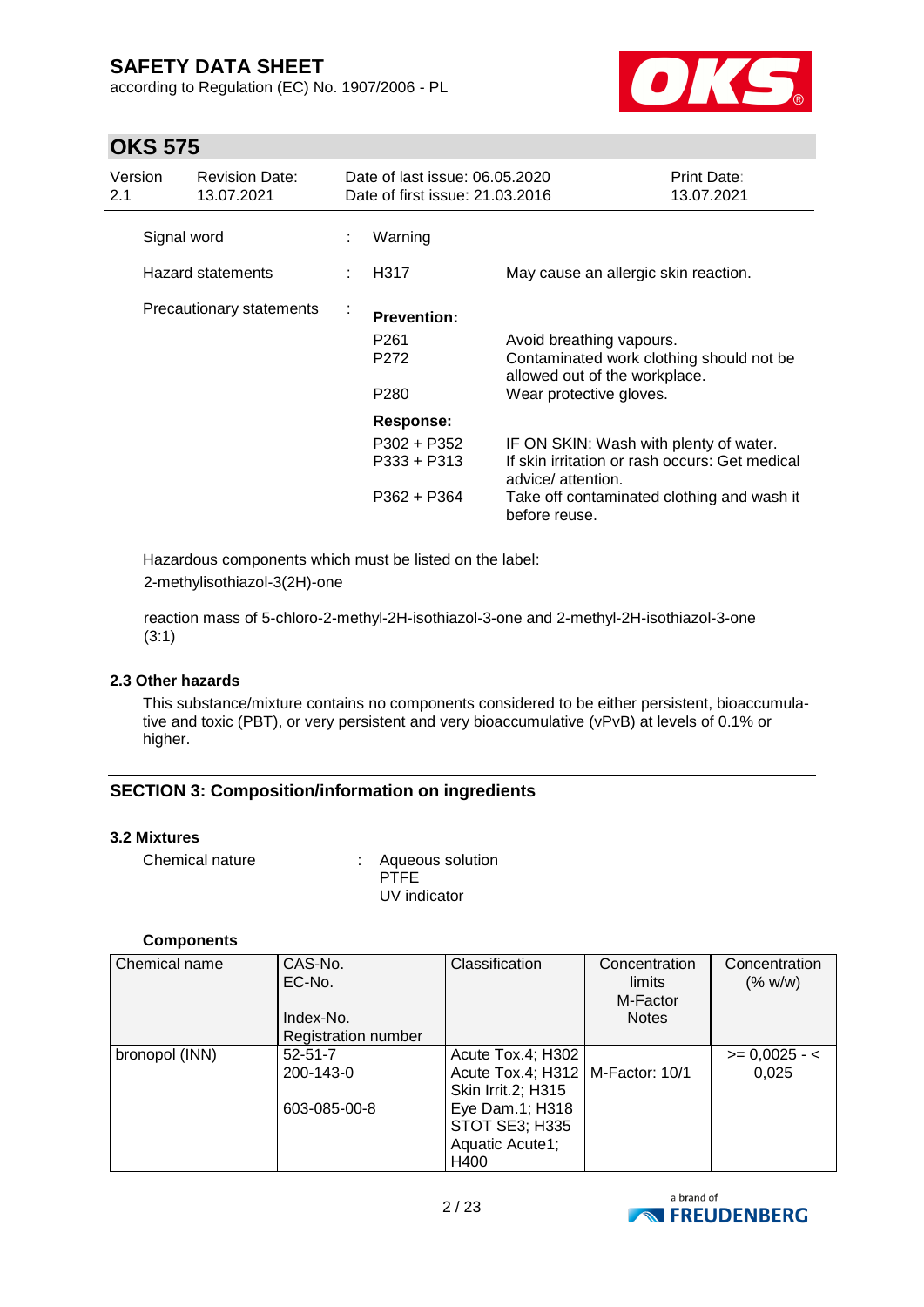according to Regulation (EC) No. 1907/2006 - PL



# **OKS 575**

| Version | <b>Revision Date:</b> | Date of last issue: 06.05.2020  | <b>Print Date:</b> |
|---------|-----------------------|---------------------------------|--------------------|
| 2.1     | 13.07.2021            | Date of first issue: 21.03.2016 | 13.07.2021         |

|                                                                                                              |                                                                             | Aquatic Chronic1;<br>H410                                                                                                                                                                                  |                                                                                                                                                                                                               |                          |
|--------------------------------------------------------------------------------------------------------------|-----------------------------------------------------------------------------|------------------------------------------------------------------------------------------------------------------------------------------------------------------------------------------------------------|---------------------------------------------------------------------------------------------------------------------------------------------------------------------------------------------------------------|--------------------------|
| dodecylguanidine<br>monohydrochloride                                                                        | 13590-97-1<br>237-030-0                                                     | Acute Tox.4; H302<br>Acute Tox.2; H330   M-Factor: 10/<br>Skin Corr.1B;<br>H314<br>Eye Dam.1; H318<br>Aquatic Acute1;<br>H400                                                                              |                                                                                                                                                                                                               | $>= 0,0025 - 1$<br>0,025 |
| 2-methylisothiazol-<br>$3(2H)$ -one                                                                          | 2682-20-4<br>220-239-6<br>613-326-00-9                                      | Acute Tox.3; H301<br>Acute Tox.2; H330<br>Acute Tox.3; H311<br>Skin Corr.1B;<br>H314<br>Eye Dam.1; H318<br>Skin Sens.1A;<br>H317<br>STOT SE3; H335<br>Aquatic Acute1;<br>H400<br>Aquatic Chronic1;<br>H410 | $= 0,0015%$<br>Skin Sens.1A,<br>H317<br>M-Factor: 10/1                                                                                                                                                        | $>= 0,0025 - 1$<br>0,025 |
| reaction mass of 5-<br>chloro-2-methyl-2H-<br>isothiazol-3-one and<br>2-methyl-2H-<br>isothiazol-3-one (3:1) | 55965-84-9<br>911-418-6<br>613-167-00-5<br>01-2120764691-48-<br><b>XXXX</b> | Acute Tox.3; H301   $> = 0.6$ %<br>Acute Tox.2; H330<br>Acute Tox.2; H310<br>Skin Corr.1C;<br>H314<br>Eye Dam.1; H318<br>Skin Sens.1A;<br>H317<br>Aquatic Acute1;<br>H400<br>Aquatic Chronic1;<br>H410     | Skin Corr.1C,<br>H314<br>$0,06 - 0,6%$<br>Skin Irrit.2,<br>H315<br>$0,06 - 0,6%$<br>Eye Irrit.2, H319<br>$\geq 0,0015\%$<br>Skin Sens.1A,<br>H317<br>$>= 0.6 %$<br>Eye Dam.1,<br>H318<br>M-Factor:<br>100/100 | $= 0,0002$               |

For explanation of abbreviations see section 16.

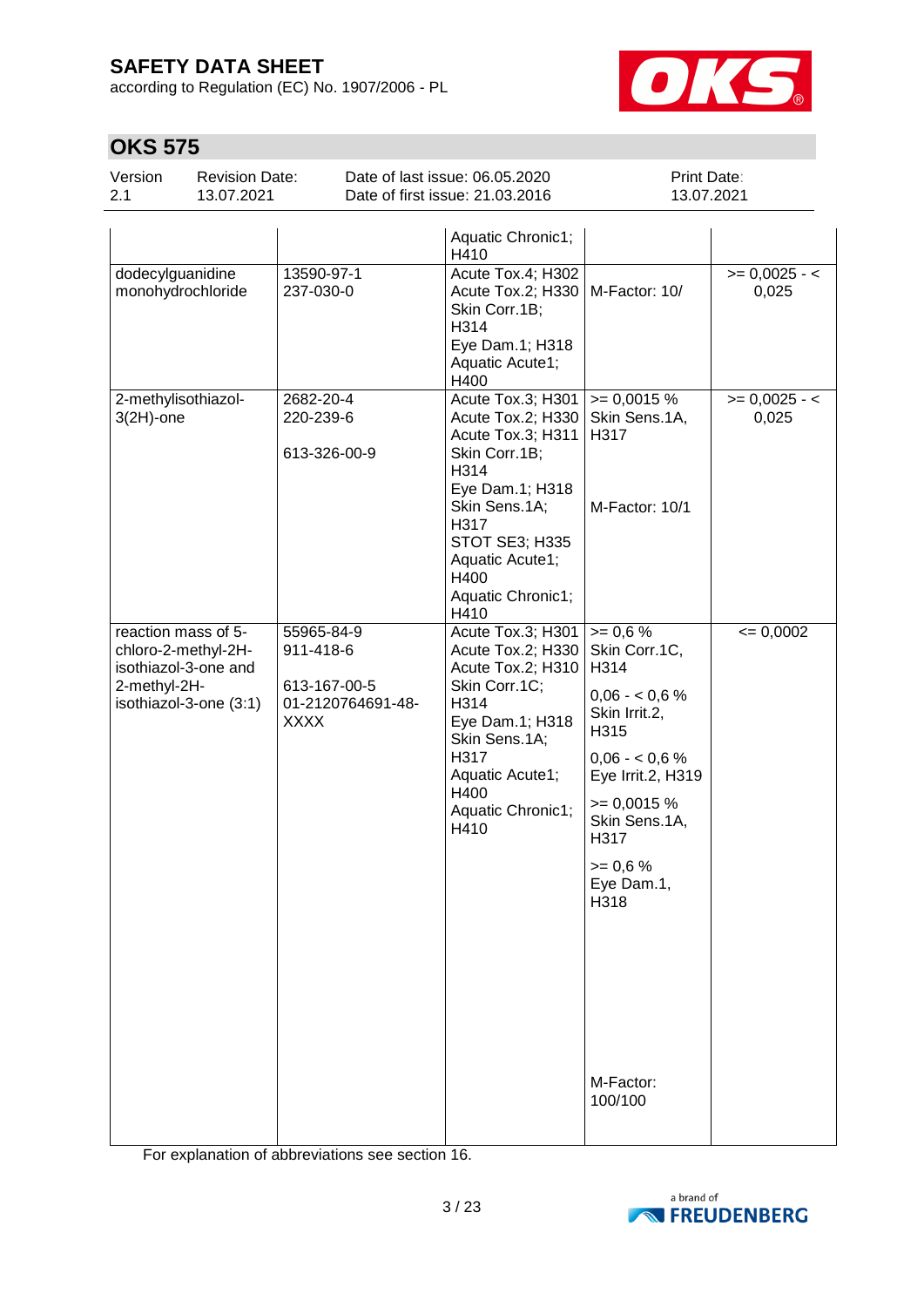according to Regulation (EC) No. 1907/2006 - PL



# **OKS 575**

| Version | Revision Date: | Date of last issue: 06.05.2020  | <b>Print Date:</b> |
|---------|----------------|---------------------------------|--------------------|
| -2.1    | 13.07.2021     | Date of first issue: 21.03.2016 | 13.07.2021         |

### **SECTION 4: First aid measures**

| If inhaled              | Remove person to fresh air. If signs/symptoms continue, get                                                                                                                           |
|-------------------------|---------------------------------------------------------------------------------------------------------------------------------------------------------------------------------------|
|                         | medical attention.                                                                                                                                                                    |
|                         | Keep patient warm and at rest.<br>If unconscious, place in recovery position and seek medical<br>advice.                                                                              |
|                         | Keep respiratory tract clear.                                                                                                                                                         |
|                         | If breathing is irregular or stopped, administer artificial respira-<br>tion.                                                                                                         |
| In case of skin contact | : Take off all contaminated clothing immediately.<br>Wash off immediately with soap and plenty of water.<br>Get medical attention immediately if irritation develops and<br>persists. |
|                         | Wash clothing before reuse.<br>Thoroughly clean shoes before reuse.                                                                                                                   |
| In case of eye contact  | : Rinse immediately with plenty of water, also under the eyelids,<br>for at least 10 minutes.                                                                                         |
|                         | If eye irritation persists, consult a specialist.                                                                                                                                     |
| If swallowed            | Move the victim to fresh air.                                                                                                                                                         |
|                         | If unconscious, place in recovery position and seek medical<br>advice.                                                                                                                |
|                         | Keep respiratory tract clear.<br>Do NOT induce vomiting.                                                                                                                              |
|                         | Rinse mouth with water.                                                                                                                                                               |
|                         | Never give anything by mouth to an unconscious person.                                                                                                                                |

#### **4.2 Most important symptoms and effects, both acute and delayed**

| Taa ahaa a ah | - 「一下には flugh add a sea a diring a learntat learned a leated the sea and tasted |
|---------------|---------------------------------------------------------------------------------|
|               | 4.3 Indication of any immediate medical attention and special treatment needed  |
| <b>Risks</b>  | : May cause an allergic skin reaction.                                          |
| Symptoms      | : Allergic appearance                                                           |

| Treatment | The first aid procedure should be established in consultation |
|-----------|---------------------------------------------------------------|
|           | with the doctor responsible for industrial medicine.          |

### **SECTION 5: Firefighting measures**

### **5.1 Extinguishing media**

| Suitable extinguishing media | Use water spray, alcohol-resistant foam, dry chemical or car- |
|------------------------------|---------------------------------------------------------------|
|                              | bon dioxide.                                                  |

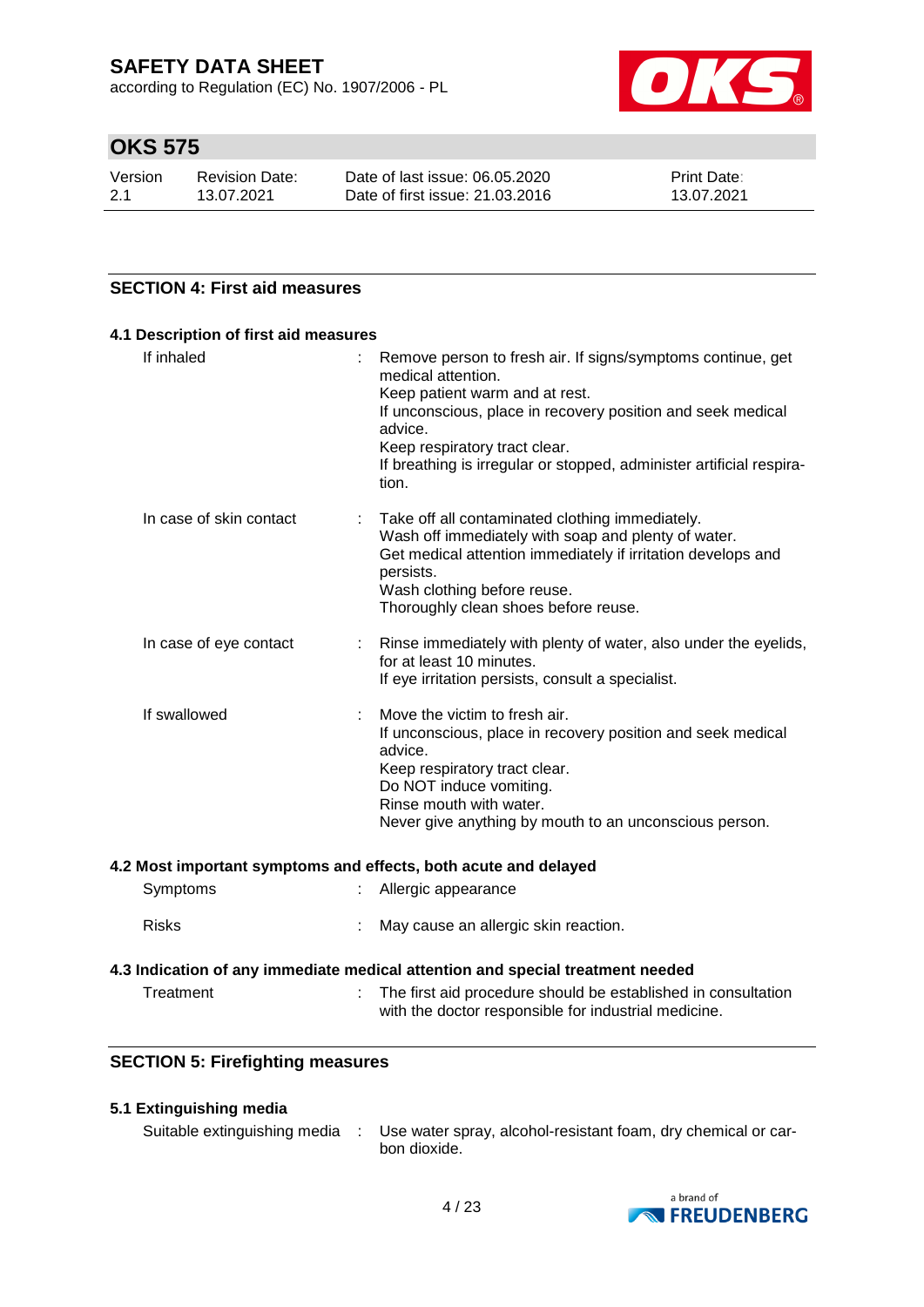according to Regulation (EC) No. 1907/2006 - PL



## **OKS 575**

| Version<br>2.1                                     |       | <b>Revision Date:</b><br>13.07.2021        |                                                                                                                                                                         | Date of last issue: 06.05.2020<br>Date of first issue: 21.03.2016                  | <b>Print Date:</b><br>13.07.2021 |
|----------------------------------------------------|-------|--------------------------------------------|-------------------------------------------------------------------------------------------------------------------------------------------------------------------------|------------------------------------------------------------------------------------|----------------------------------|
|                                                    | media | Unsuitable extinguishing                   | ÷.                                                                                                                                                                      | High volume water jet                                                              |                                  |
|                                                    | ucts  | Hazardous combustion prod- : Carbon oxides |                                                                                                                                                                         | 5.2 Special hazards arising from the substance or mixture<br>Halogenated compounds |                                  |
|                                                    |       | 5.3 Advice for firefighters                |                                                                                                                                                                         |                                                                                    |                                  |
| Special protective equipment :<br>for firefighters |       |                                            | In the event of fire, wear self-contained breathing apparatus.<br>Use personal protective equipment. Exposure to decomposi-<br>tion products may be a hazard to health. |                                                                                    |                                  |
|                                                    |       | Further information                        |                                                                                                                                                                         | Standard procedure for chemical fires.                                             |                                  |

### **SECTION 6: Accidental release measures**

| 6.1 Personal precautions, protective equipment and emergency procedures |                                                                                                                                                                                                                          |  |  |  |  |  |
|-------------------------------------------------------------------------|--------------------------------------------------------------------------------------------------------------------------------------------------------------------------------------------------------------------------|--|--|--|--|--|
| Personal precautions                                                    | : Evacuate personnel to safe areas.<br>Use personal protective equipment.<br>Ensure adequate ventilation.<br>Do not breathe vapours or spray mist.<br>Refer to protective measures listed in sections 7 and 8.           |  |  |  |  |  |
| <b>6.2 Environmental precautions</b>                                    |                                                                                                                                                                                                                          |  |  |  |  |  |
| Environmental precautions                                               | : Try to prevent the material from entering drains or water<br>courses.<br>Prevent further leakage or spillage if safe to do so.<br>Local authorities should be advised if significant spillages<br>cannot be contained. |  |  |  |  |  |
| 6.3 Methods and material for containment and cleaning up                |                                                                                                                                                                                                                          |  |  |  |  |  |

Methods for cleaning up : Contain spillage, and then collect with non-combustible absorbent material, (e.g. sand, earth, diatomaceous earth, vermiculite) and place in container for disposal according to local / national regulations (see section 13).

### **6.4 Reference to other sections**

For personal protection see section 8.

### **SECTION 7: Handling and storage**

#### **7.1 Precautions for safe handling**

Advice on safe handling : Do not breathe vapours or spray mist. Avoid contact with skin and eyes.

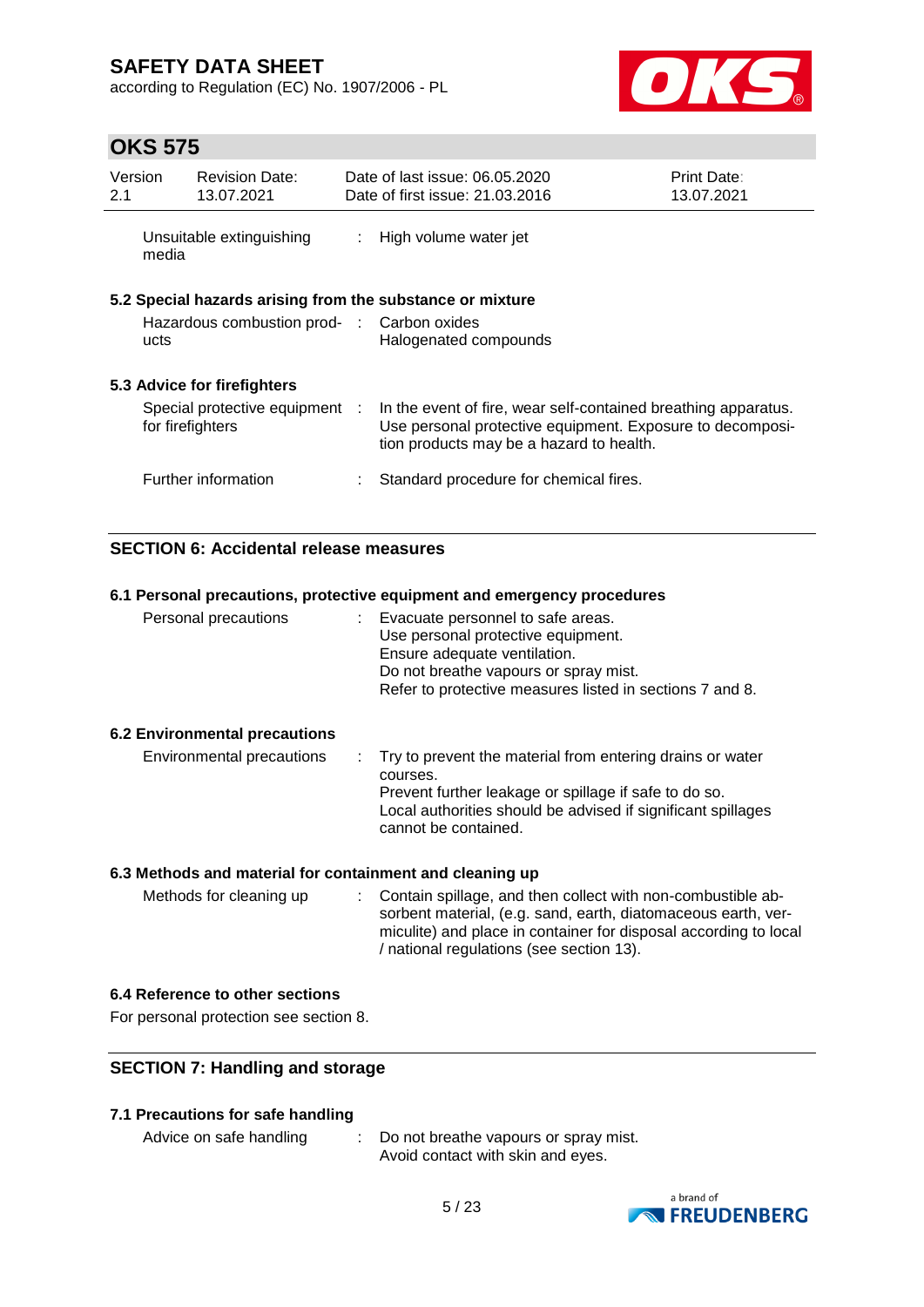according to Regulation (EC) No. 1907/2006 - PL



## **OKS 575**

| For personal protection see section 8.<br>Persons with a history of skin sensitisation problems or asth-<br>ma, allergies, chronic or recurrent respiratory disease should<br>not be employed in any process in which this mixture is being<br>used.<br>Smoking, eating and drinking should be prohibited in the ap-<br>plication area.<br>Wash hands and face before breaks and immediately after<br>handling the product.<br>Do not get in eyes or mouth or on skin.<br>Do not get on skin or clothing.<br>Do not ingest.<br>Do not repack.<br>Do not re-use empty containers.<br>These safety instructions also apply to empty packaging which<br>may still contain product residues.<br>Keep container closed when not in use.<br>Wash face, hands and any exposed skin thoroughly after<br>Hygiene measures<br>handling.<br>7.2 Conditions for safe storage, including any incompatibilities<br>Requirements for storage<br>Store in original container. Keep container closed when not in<br>areas and containers<br>use. Keep in a dry, cool and well-ventilated place. Containers<br>which are opened must be carefully resealed and kept upright<br>to prevent leakage. Store in accordance with the particular<br>national regulations. Keep in properly labelled containers.<br>Protect from frost.<br>7.3 Specific end use(s) | Version<br>2.1 | <b>Revision Date:</b><br>13.07.2021 | Date of last issue: 06.05.2020<br>Date of first issue: 21.03.2016 | Print Date:<br>13.07.2021 |
|-------------------------------------------------------------------------------------------------------------------------------------------------------------------------------------------------------------------------------------------------------------------------------------------------------------------------------------------------------------------------------------------------------------------------------------------------------------------------------------------------------------------------------------------------------------------------------------------------------------------------------------------------------------------------------------------------------------------------------------------------------------------------------------------------------------------------------------------------------------------------------------------------------------------------------------------------------------------------------------------------------------------------------------------------------------------------------------------------------------------------------------------------------------------------------------------------------------------------------------------------------------------------------------------------------------------------------------------|----------------|-------------------------------------|-------------------------------------------------------------------|---------------------------|
|                                                                                                                                                                                                                                                                                                                                                                                                                                                                                                                                                                                                                                                                                                                                                                                                                                                                                                                                                                                                                                                                                                                                                                                                                                                                                                                                           |                |                                     |                                                                   |                           |
|                                                                                                                                                                                                                                                                                                                                                                                                                                                                                                                                                                                                                                                                                                                                                                                                                                                                                                                                                                                                                                                                                                                                                                                                                                                                                                                                           |                |                                     |                                                                   |                           |
|                                                                                                                                                                                                                                                                                                                                                                                                                                                                                                                                                                                                                                                                                                                                                                                                                                                                                                                                                                                                                                                                                                                                                                                                                                                                                                                                           |                |                                     |                                                                   |                           |
|                                                                                                                                                                                                                                                                                                                                                                                                                                                                                                                                                                                                                                                                                                                                                                                                                                                                                                                                                                                                                                                                                                                                                                                                                                                                                                                                           |                |                                     |                                                                   |                           |
|                                                                                                                                                                                                                                                                                                                                                                                                                                                                                                                                                                                                                                                                                                                                                                                                                                                                                                                                                                                                                                                                                                                                                                                                                                                                                                                                           |                |                                     |                                                                   |                           |
| Specific use(s)                                                                                                                                                                                                                                                                                                                                                                                                                                                                                                                                                                                                                                                                                                                                                                                                                                                                                                                                                                                                                                                                                                                                                                                                                                                                                                                           |                |                                     | Specific instructions for handling, not required.                 |                           |

### **SECTION 8: Exposure controls/personal protection**

#### **8.1 Control parameters**

Contains no substances with occupational exposure limit values.

#### **Derived No Effect Level (DNEL) according to Regulation (EC) No. 1907/2006:**

| Substance name                                                                                               | End Use | Exposure routes | Potential health ef-<br>fects | Value                 |
|--------------------------------------------------------------------------------------------------------------|---------|-----------------|-------------------------------|-----------------------|
| reaction mass of 5-<br>chloro-2-methyl-2H-<br>isothiazol-3-one and<br>2-methyl-2H-<br>isothiazol-3-one (3:1) | Workers | Inhalation      | Long-term local ef-<br>fects  | $0,02 \text{ mg/m}$ 3 |
|                                                                                                              | Workers | Inhalation      | Acute local effects           | $0,04 \text{ mg/m}$ 3 |

**Predicted No Effect Concentration (PNEC) according to Regulation (EC) No. 1907/2006:**

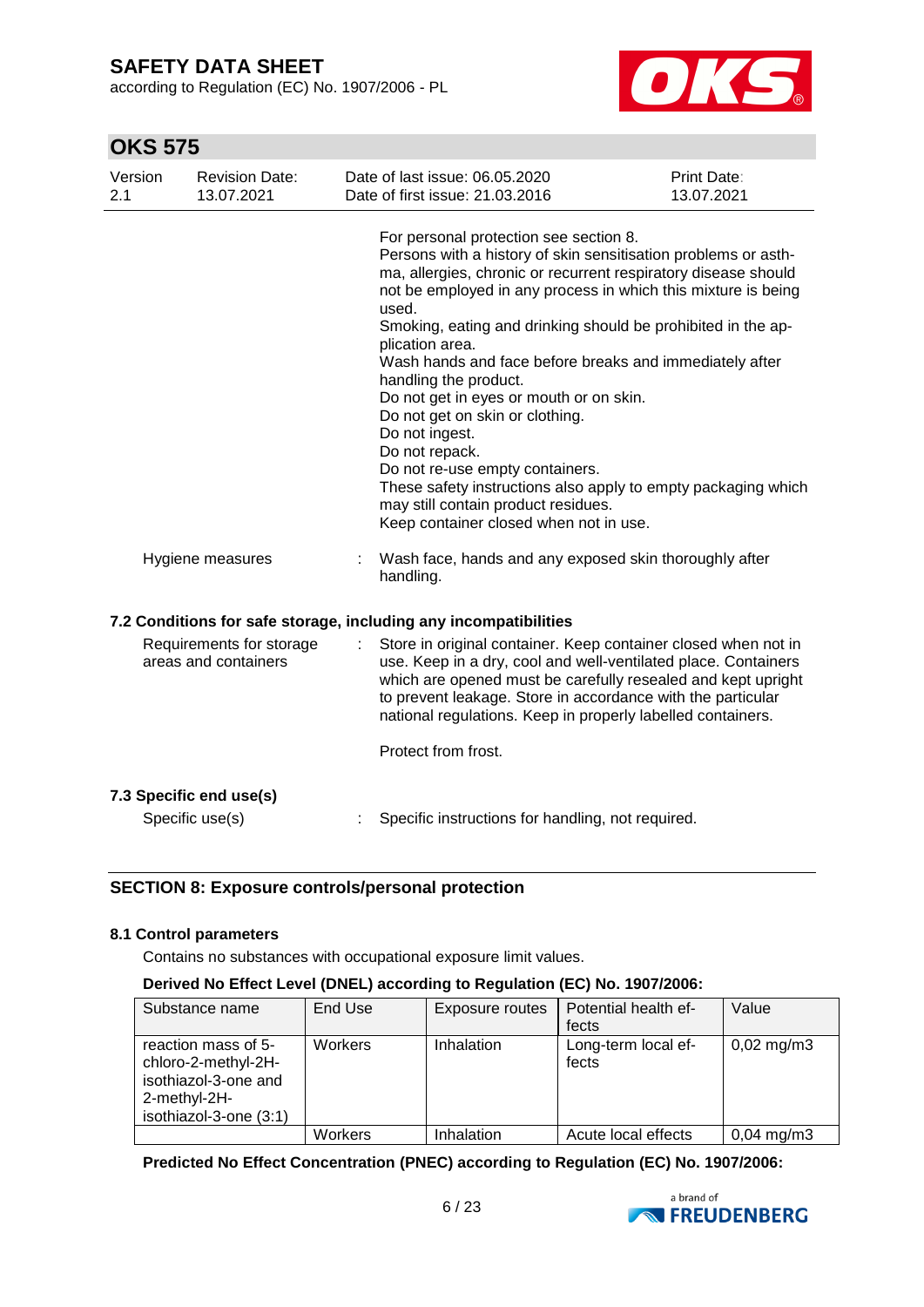according to Regulation (EC) No. 1907/2006 - PL



# **OKS 575**

| Version | <b>Revision Date:</b> | Date of last issue: 06.05.2020  | <b>Print Date:</b> |
|---------|-----------------------|---------------------------------|--------------------|
| 2.1     | 13.07.2021            | Date of first issue: 21,03,2016 | 13.07.2021         |

| Substance name                                                                                          | <b>Environmental Compartment</b>                          | Value         |
|---------------------------------------------------------------------------------------------------------|-----------------------------------------------------------|---------------|
| reaction mass of 5-chloro-2-<br>methyl-2H-isothiazol-3-one and<br>2-methyl-2H-isothiazol-3-one<br>(3:1) | Fresh water                                               | 0,00339 mg/l  |
|                                                                                                         | Marine water                                              | 0,00339 mg/l  |
|                                                                                                         | Microbiological Activity in Sewage Treat-<br>ment Systems | $0,23$ mg/l   |
|                                                                                                         | Fresh water sediment                                      | $0,027$ mg/kg |
|                                                                                                         | Marine sediment                                           | $0,027$ mg/kg |
|                                                                                                         | Soil                                                      | $0.01$ mg/kg  |

#### **8.2 Exposure controls**

#### **Engineering measures**

Maintain air concentrations below occupational exposure standards.

| Personal protective equipment                                         |                                                                                                                                                                                                                                                                                                                                                                              |
|-----------------------------------------------------------------------|------------------------------------------------------------------------------------------------------------------------------------------------------------------------------------------------------------------------------------------------------------------------------------------------------------------------------------------------------------------------------|
| Eye protection                                                        | Safety glasses with side-shields                                                                                                                                                                                                                                                                                                                                             |
| Hand protection<br>Material<br>Break through time<br>Protective index | butyl-rubber<br>$> 10$ min<br>Class 1                                                                                                                                                                                                                                                                                                                                        |
| <b>Remarks</b>                                                        | For prolonged or repeated contact use protective gloves. The<br>break through time depends amongst other things on the<br>material, the thickness and the type of glove and therefore<br>has to be measured for each case.<br>The selected protective gloves have to satisfy the specifica-<br>tions of Regulation (EU) 2016/425 and the standard EN 374<br>derived from it. |
| Respiratory protection                                                | Use respiratory protection unless adequate local exhaust<br>ventilation is provided or exposure assessment demonstrates<br>that exposures are within recommended exposure guidelines.                                                                                                                                                                                        |
| Filter type                                                           | Filter type A-P                                                                                                                                                                                                                                                                                                                                                              |
| Protective measures                                                   | The type of protective equipment must be selected according<br>to the concentration and amount of the dangerous substance<br>at the specific workplace.<br>Choose body protection in relation to its type, to the concen-<br>tration and amount of dangerous substances, and to the spe-<br>cific work-place.                                                                |

### **SECTION 9: Physical and chemical properties**

**9.1 Information on basic physical and chemical properties**

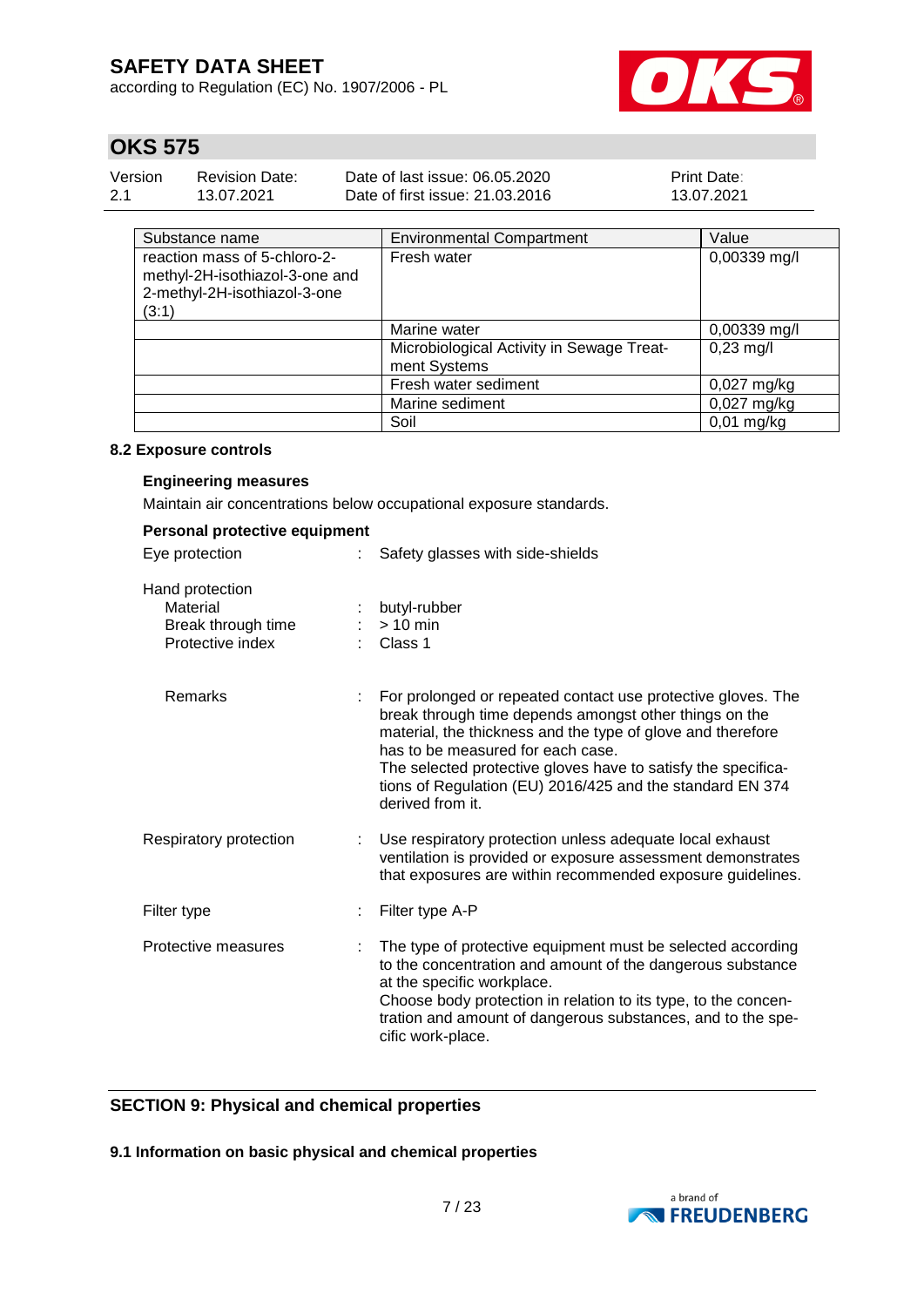according to Regulation (EC) No. 1907/2006 - PL



| Version<br>2.1 |                     | <b>Revision Date:</b><br>13.07.2021                 |    | Date of last issue: 06.05.2020<br>Date of first issue: 21.03.2016    | Print Date:<br>13.07.2021 |
|----------------|---------------------|-----------------------------------------------------|----|----------------------------------------------------------------------|---------------------------|
|                | Appearance          |                                                     | t, | liquid                                                               |                           |
|                | Colour              |                                                     |    | white                                                                |                           |
|                | Odour               |                                                     |    | characteristic                                                       |                           |
|                |                     | <b>Odour Threshold</b>                              |    | No data available                                                    |                           |
|                | pH                  |                                                     | ÷. | 7,2 $(20 °C)$<br>Concentration: 100 %                                |                           |
|                |                     | Melting point/range                                 |    | No data available                                                    |                           |
|                |                     | Boiling point/boiling range                         | ÷  | 100 °C                                                               |                           |
|                | Flash point         |                                                     |    | does not flash                                                       |                           |
|                |                     | Evaporation rate                                    |    | No data available                                                    |                           |
|                |                     | Flammability (solid, gas)                           | ÷. | Not applicable                                                       |                           |
|                |                     | Upper explosion limit / Upper<br>flammability limit | ÷  | No data available                                                    |                           |
|                |                     | Lower explosion limit / Lower<br>flammability limit | ÷  | No data available                                                    |                           |
|                |                     | Vapour pressure                                     |    | ca. 23 hPa (20 °C)                                                   |                           |
|                |                     | Relative vapour density                             | ÷  | No data available                                                    |                           |
|                |                     | Relative density                                    | t  | 1 $(20 °C)$<br>Reference substance: Water<br>The value is calculated |                           |
|                | Density             |                                                     |    | $1,00$ g/cm3<br>(20 °C)                                              |                           |
|                | <b>Bulk density</b> |                                                     |    | No data available                                                    |                           |
|                | Solubility(ies)     | Water solubility                                    |    | soluble                                                              |                           |
|                |                     | Solubility in other solvents                        | ÷  | No data available                                                    |                           |
|                | octanol/water       | Partition coefficient: n-                           | ÷  | No data available                                                    |                           |
|                |                     | Auto-ignition temperature                           | ÷  | No data available                                                    |                           |
|                |                     | Decomposition temperature                           | ÷  | No data available                                                    |                           |

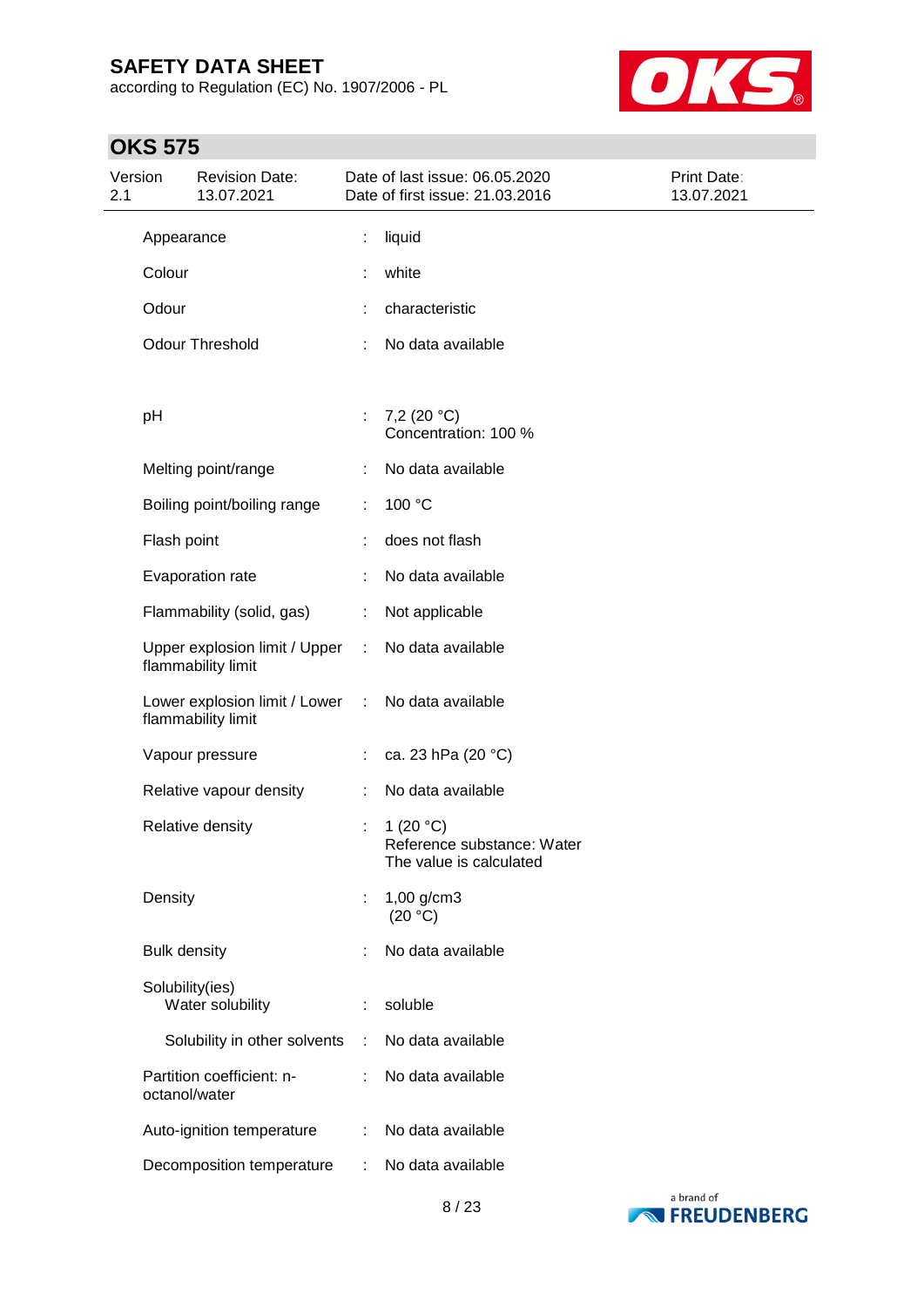according to Regulation (EC) No. 1907/2006 - PL



# **OKS 575**

| Version<br><b>Revision Date:</b><br>13.07.2021<br>2.1 |                             | Date of last issue: 06.05.2020<br>Date of first issue: 21.03.2016 |                         | Print Date:<br>13.07.2021 |
|-------------------------------------------------------|-----------------------------|-------------------------------------------------------------------|-------------------------|---------------------------|
|                                                       |                             |                                                                   |                         |                           |
| Viscosity                                             | Viscosity, dynamic          | ÷                                                                 | No data available       |                           |
|                                                       | Viscosity, kinematic        | ÷.                                                                | 21 mm2/s (40 °C)        |                           |
|                                                       | <b>Explosive properties</b> |                                                                   | Not explosive           |                           |
|                                                       | Oxidizing properties        |                                                                   | No data available       |                           |
| 9.2 Other information                                 |                             |                                                                   |                         |                           |
|                                                       | Flammability (liquids)      |                                                                   | Will not burn           |                           |
|                                                       | Sublimation point           | ÷                                                                 | No data available       |                           |
|                                                       | Metal corrosion rate        | ÷                                                                 | Not corrosive to metals |                           |
| Self-ignition                                         |                             | ÷                                                                 | No data available       |                           |

### **SECTION 10: Stability and reactivity**

#### **10.1 Reactivity**

No hazards to be specially mentioned.

#### **10.2 Chemical stability**

Stable under normal conditions.

| 10.3 Possibility of hazardous reactions |                                                               |  |  |  |  |  |  |
|-----------------------------------------|---------------------------------------------------------------|--|--|--|--|--|--|
| Hazardous reactions                     | : No dangerous reaction known under conditions of normal use. |  |  |  |  |  |  |
| 10.4 Conditions to avoid                |                                                               |  |  |  |  |  |  |

Conditions to avoid : No conditions to be specially mentioned.

### **10.5 Incompatible materials**

Materials to avoid : No materials to be especially mentioned.

### **10.6 Hazardous decomposition products**

No decomposition if stored and applied as directed.

### **SECTION 11: Toxicological information**

#### **11.1 Information on toxicological effects**

### **Acute toxicity**

#### **Product:**

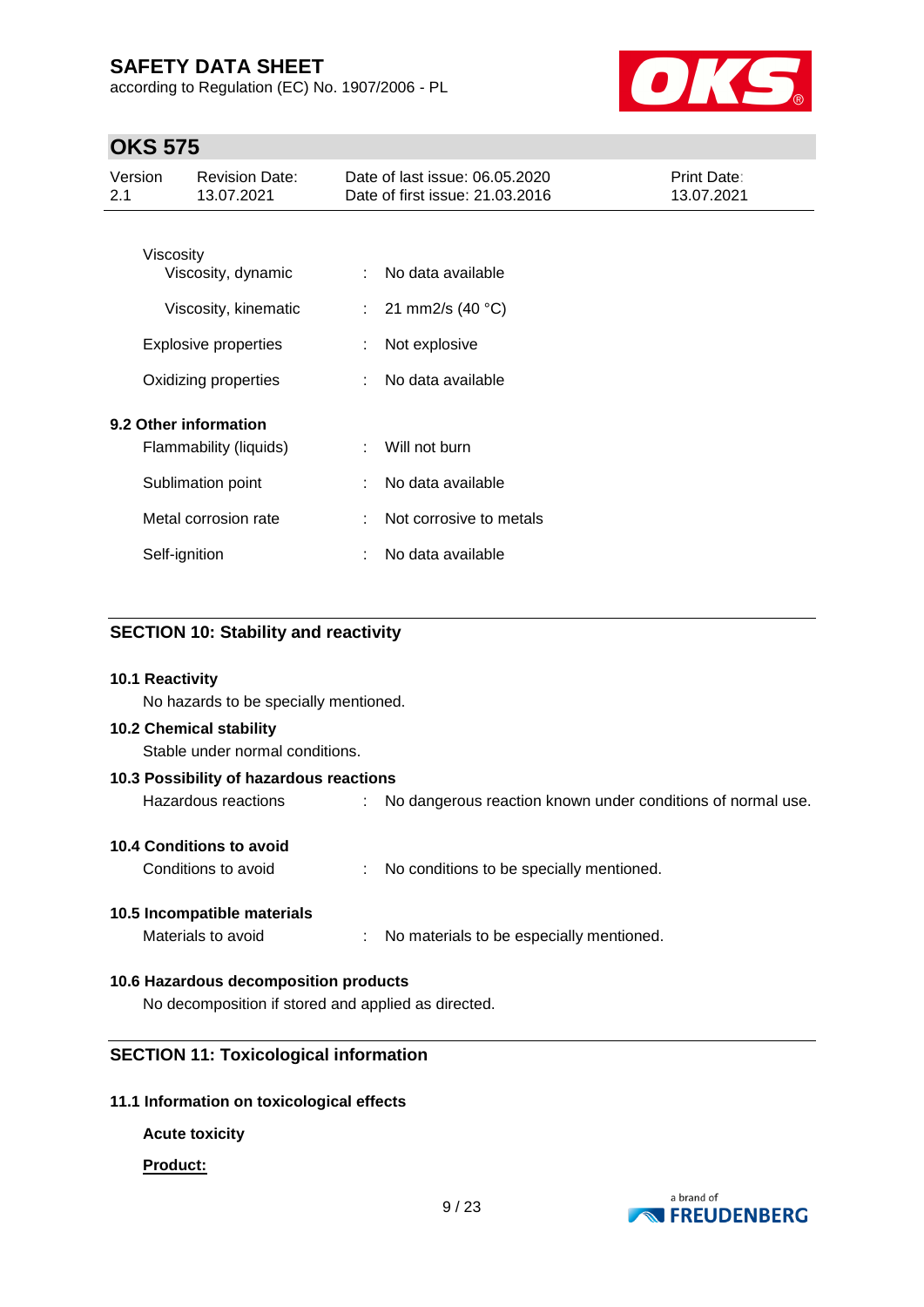according to Regulation (EC) No. 1907/2006 - PL



| Version<br>2.1 | <b>Revision Date:</b><br>13.07.2021 |    | Date of last issue: 06.05.2020<br>Date of first issue: 21.03.2016                                                                                                                    | Print Date:<br>13.07.2021 |
|----------------|-------------------------------------|----|--------------------------------------------------------------------------------------------------------------------------------------------------------------------------------------|---------------------------|
|                | Acute oral toxicity                 |    | Remarks: This information is not available.                                                                                                                                          |                           |
|                | Acute inhalation toxicity           |    | Remarks: This information is not available.                                                                                                                                          |                           |
|                | Acute dermal toxicity               |    | Symptoms: Redness, Local irritation                                                                                                                                                  |                           |
|                | Components:                         |    |                                                                                                                                                                                      |                           |
|                | bronopol (INN):                     |    |                                                                                                                                                                                      |                           |
|                | Acute oral toxicity                 | ÷. | LD50 (Rat): 305 mg/kg                                                                                                                                                                |                           |
|                | Acute dermal toxicity               |    | : LD50 (Rat): 1.600 mg/kg<br>Method: OECD Test Guideline 402                                                                                                                         |                           |
|                | dodecylguanidine monohydrochloride: |    |                                                                                                                                                                                      |                           |
|                | Acute oral toxicity                 |    | LD50 (Rat): Assessment: The component/mixture is moder-<br>ately toxic after single ingestion.                                                                                       |                           |
|                | Acute inhalation toxicity           | ÷  | LC50 (Rat): Test atmosphere: dust/mist<br>Assessment: The component/mixture is highly toxic after short<br>term inhalation.                                                          |                           |
|                | 2-methylisothiazol-3(2H)-one:       |    |                                                                                                                                                                                      |                           |
|                | Acute oral toxicity                 |    | LD50 Oral (Rat): $>$ 50 mg/kg                                                                                                                                                        |                           |
|                |                                     |    | Symptoms: Pain, Stomach/intestinal disorders                                                                                                                                         |                           |
|                |                                     |    | Remarks: Toxic if swallowed.                                                                                                                                                         |                           |
|                | Acute inhalation toxicity           | t  | LC50 (Rat): 0,11 mg/l                                                                                                                                                                |                           |
|                |                                     |    | Exposure time: 4 h                                                                                                                                                                   |                           |
|                |                                     |    | Test atmosphere: dust/mist                                                                                                                                                           |                           |
|                |                                     |    | Method: OECD Test Guideline 403                                                                                                                                                      |                           |
|                |                                     |    | Remarks: Risk of delayed pulmonary oedema.<br>Effects of breathing high concentrations of vapour may in-<br>clude:<br>Very toxic by inhalation.<br>Irritating to respiratory system. |                           |
|                |                                     |    | Symptoms: Local irritation, Respiratory disorders, Inhalation<br>may provoke the following symptoms:                                                                                 |                           |
|                | Acute dermal toxicity               |    | LD50 Dermal (Rabbit, female): 326 mg/kg                                                                                                                                              |                           |
|                |                                     |    | Remarks: Very toxic in contact with skin.                                                                                                                                            |                           |
|                |                                     |    | Symptoms: Blistering, Redness, Local irritation                                                                                                                                      |                           |

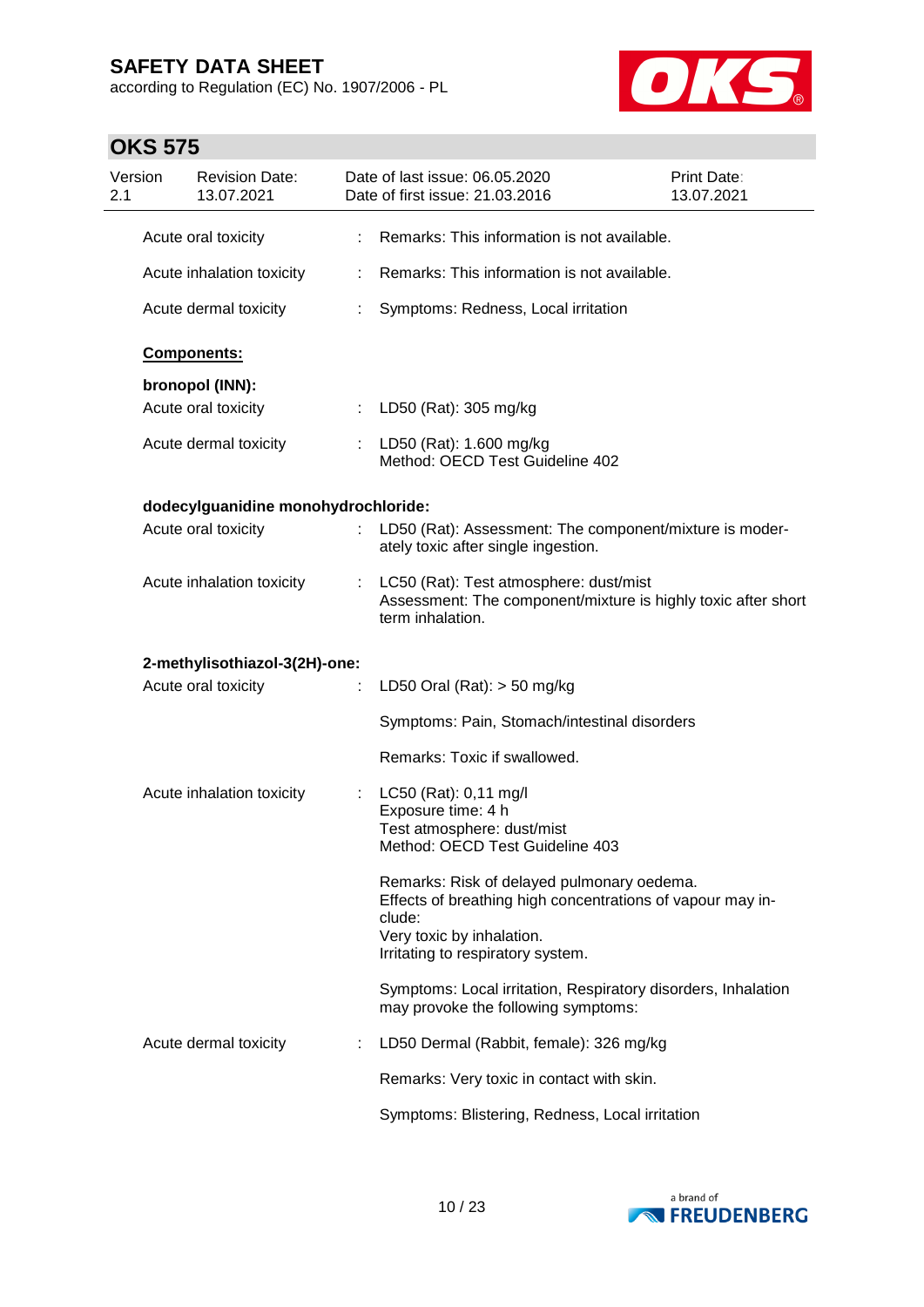according to Regulation (EC) No. 1907/2006 - PL



| Version<br><b>Revision Date:</b><br>2.1<br>13.07.2021 |                                                                                                   |    | Date of last issue: 06.05.2020<br>Print Date:<br>Date of first issue: 21.03.2016<br>13.07.2021                             |  |  |  |  |  |
|-------------------------------------------------------|---------------------------------------------------------------------------------------------------|----|----------------------------------------------------------------------------------------------------------------------------|--|--|--|--|--|
|                                                       | reaction mass of 5-chloro-2-methyl-2H-isothiazol-3-one and 2-methyl-2H-isothiazol-3-one<br>(3:1): |    |                                                                                                                            |  |  |  |  |  |
|                                                       | Acute oral toxicity                                                                               |    | : LD50 (Rat): 66 mg/kg<br>Method: OECD Test Guideline 401<br>GLP: yes                                                      |  |  |  |  |  |
|                                                       | Acute inhalation toxicity                                                                         |    | : LC50 (Rat): 0,33 mg/l<br>Exposure time: 4 h<br>Test atmosphere: dust/mist<br>Method: OECD Test Guideline 403<br>GLP: yes |  |  |  |  |  |
|                                                       |                                                                                                   |    | Assessment: Corrosive to the respiratory tract.                                                                            |  |  |  |  |  |
|                                                       | Acute dermal toxicity                                                                             | t. | LD50 (Rabbit): 87,12 mg/kg                                                                                                 |  |  |  |  |  |
|                                                       | <b>Skin corrosion/irritation</b>                                                                  |    |                                                                                                                            |  |  |  |  |  |
| Product:                                              |                                                                                                   |    |                                                                                                                            |  |  |  |  |  |
| Remarks                                               |                                                                                                   |    | This information is not available.                                                                                         |  |  |  |  |  |
|                                                       | Components:                                                                                       |    |                                                                                                                            |  |  |  |  |  |
|                                                       | bronopol (INN):                                                                                   |    |                                                                                                                            |  |  |  |  |  |
| <b>Species</b>                                        |                                                                                                   |    | Rabbit                                                                                                                     |  |  |  |  |  |
| Result                                                | Assessment                                                                                        |    | Irritating to skin.<br>Irritating to skin.                                                                                 |  |  |  |  |  |
|                                                       | dodecylguanidine monohydrochloride:                                                               |    |                                                                                                                            |  |  |  |  |  |
|                                                       | Assessment                                                                                        |    | Causes burns.                                                                                                              |  |  |  |  |  |
| Result                                                |                                                                                                   |    | Causes burns.                                                                                                              |  |  |  |  |  |
|                                                       | 2-methylisothiazol-3(2H)-one:                                                                     |    |                                                                                                                            |  |  |  |  |  |
| <b>Species</b>                                        |                                                                                                   |    | Rabbit                                                                                                                     |  |  |  |  |  |
| Result                                                |                                                                                                   |    | Causes burns.                                                                                                              |  |  |  |  |  |
| Remarks                                               |                                                                                                   |    | Causes skin burns.                                                                                                         |  |  |  |  |  |
| (3:1):                                                |                                                                                                   |    | reaction mass of 5-chloro-2-methyl-2H-isothiazol-3-one and 2-methyl-2H-isothiazol-3-one                                    |  |  |  |  |  |
| Result                                                |                                                                                                   |    | Corrosive after 1 to 4 hours of exposure                                                                                   |  |  |  |  |  |
|                                                       | Serious eye damage/eye irritation                                                                 |    |                                                                                                                            |  |  |  |  |  |
| Product:                                              |                                                                                                   |    |                                                                                                                            |  |  |  |  |  |
| Remarks                                               |                                                                                                   |    | This information is not available.                                                                                         |  |  |  |  |  |

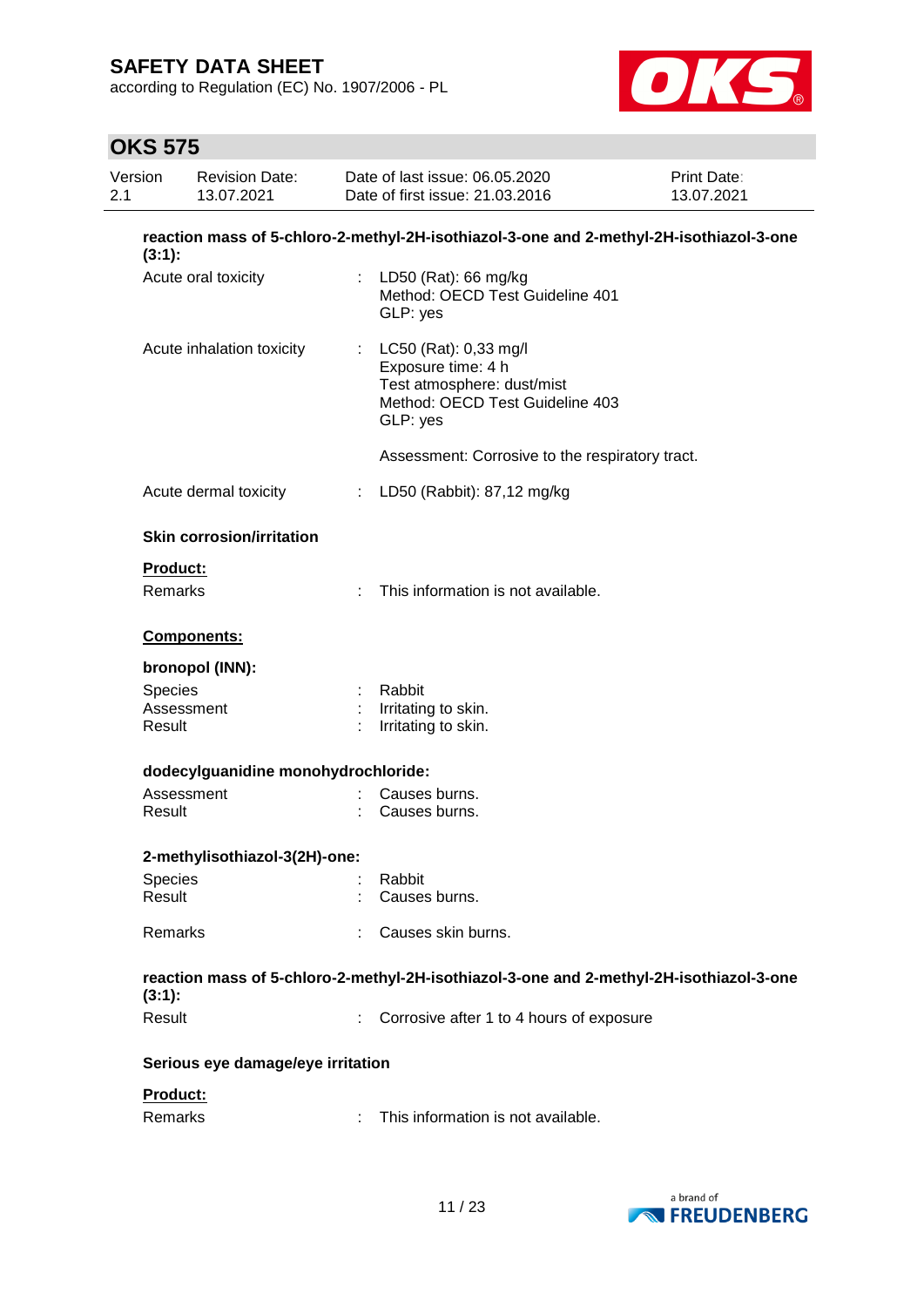according to Regulation (EC) No. 1907/2006 - PL



| 2.1 | Version<br><b>Revision Date:</b><br>13.07.2021     |    | Date of last issue: 06.05.2020<br>Print Date:<br>13.07.2021<br>Date of first issue: 21.03.2016                         |  |  |  |  |
|-----|----------------------------------------------------|----|------------------------------------------------------------------------------------------------------------------------|--|--|--|--|
|     | Components:                                        |    |                                                                                                                        |  |  |  |  |
|     | bronopol (INN):<br>Species<br>Assessment<br>Result |    | Rabbit<br>Risk of serious damage to eyes.<br>Risk of serious damage to eyes.                                           |  |  |  |  |
|     | 2-methylisothiazol-3(2H)-one:                      |    |                                                                                                                        |  |  |  |  |
|     | Remarks                                            |    | Acute eye irritation/corrosion<br>Causes eye burns.                                                                    |  |  |  |  |
|     | $(3:1)$ :                                          |    | reaction mass of 5-chloro-2-methyl-2H-isothiazol-3-one and 2-methyl-2H-isothiazol-3-one                                |  |  |  |  |
|     | Assessment<br>Result                               |    | Corrosive<br>Corrosive                                                                                                 |  |  |  |  |
|     | <b>Respiratory or skin sensitisation</b>           |    |                                                                                                                        |  |  |  |  |
|     | <b>Product:</b><br>Remarks                         |    | This information is not available.                                                                                     |  |  |  |  |
|     | Components:                                        |    |                                                                                                                        |  |  |  |  |
|     | 2-methylisothiazol-3(2H)-one:                      |    |                                                                                                                        |  |  |  |  |
|     | Species<br>Assessment                              |    | Rabbit<br>May cause sensitisation by skin contact.                                                                     |  |  |  |  |
|     | (3:1):                                             |    | reaction mass of 5-chloro-2-methyl-2H-isothiazol-3-one and 2-methyl-2H-isothiazol-3-one                                |  |  |  |  |
|     | <b>Species</b><br>Assessment<br>Result             |    | Guinea pig<br>The product is a skin sensitiser, sub-category 1A.<br>The product is a skin sensitiser, sub-category 1A. |  |  |  |  |
|     | <b>Germ cell mutagenicity</b>                      |    |                                                                                                                        |  |  |  |  |
|     | <b>Product:</b><br>Genotoxicity in vitro           | ÷. | Remarks: No data available                                                                                             |  |  |  |  |
|     | Genotoxicity in vivo                               |    | Remarks: No data available                                                                                             |  |  |  |  |
|     | Components:                                        |    |                                                                                                                        |  |  |  |  |
|     | (3:1):                                             |    | reaction mass of 5-chloro-2-methyl-2H-isothiazol-3-one and 2-methyl-2H-isothiazol-3-one                                |  |  |  |  |
|     | sessment                                           |    | Germ cell mutagenicity- As- : Animal testing did not show any mutagenic effects.                                       |  |  |  |  |
|     |                                                    |    |                                                                                                                        |  |  |  |  |

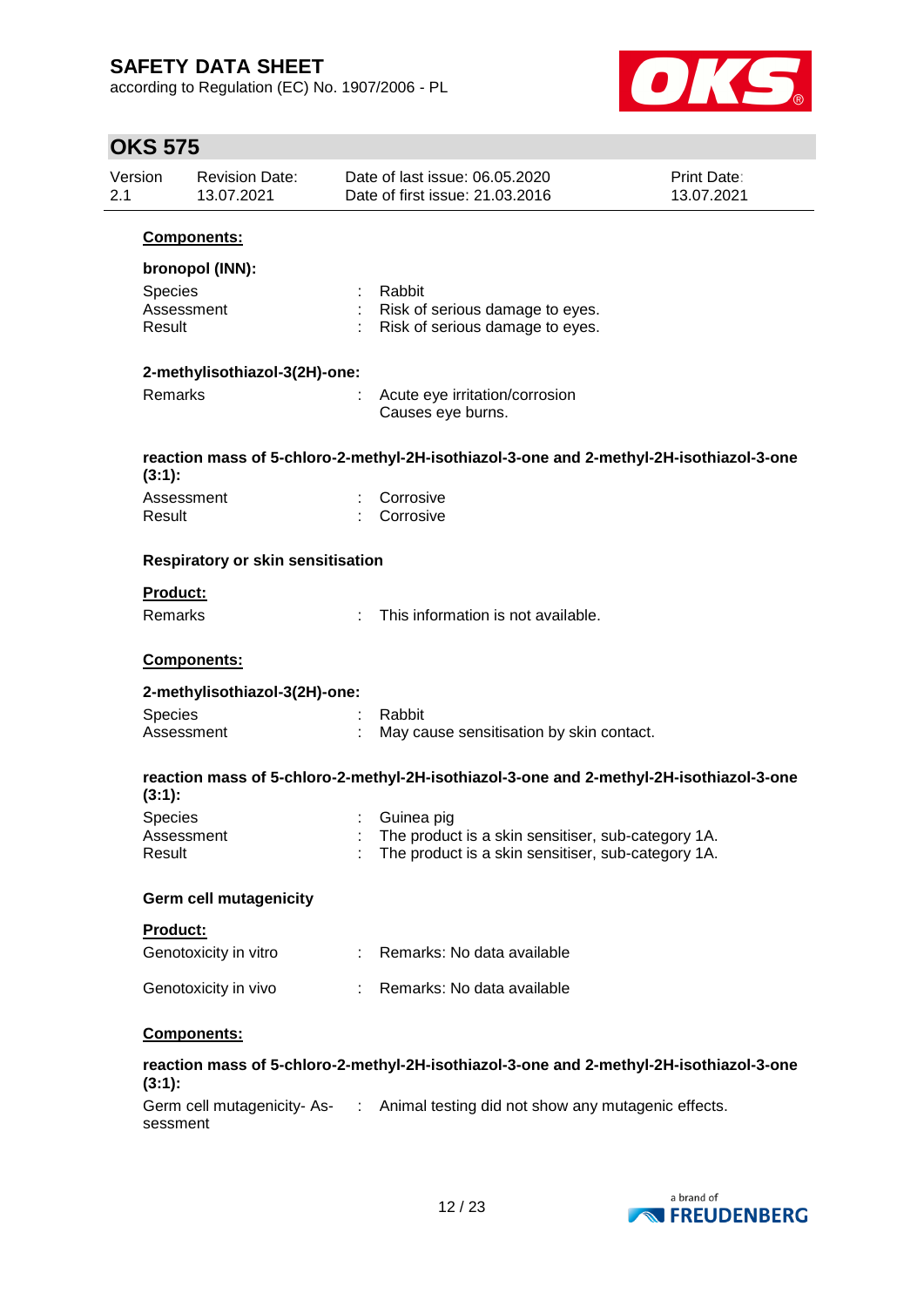according to Regulation (EC) No. 1907/2006 - PL



| Version<br>2.1 |                     | <b>Revision Date:</b><br>13.07.2021     |    | Date of last issue: 06.05.2020<br>Date of first issue: 21.03.2016                                                                                                                  | <b>Print Date:</b><br>13.07.2021 |
|----------------|---------------------|-----------------------------------------|----|------------------------------------------------------------------------------------------------------------------------------------------------------------------------------------|----------------------------------|
|                |                     | Carcinogenicity                         |    |                                                                                                                                                                                    |                                  |
|                | Product:<br>Remarks |                                         | ÷  | No data available                                                                                                                                                                  |                                  |
|                |                     | <b>Components:</b>                      |    |                                                                                                                                                                                    |                                  |
|                | (3:1):              |                                         |    | reaction mass of 5-chloro-2-methyl-2H-isothiazol-3-one and 2-methyl-2H-isothiazol-3-one                                                                                            |                                  |
|                | ment                | Carcinogenicity - Assess-               |    | : Did not show carcinogenic effects in animal experiments.                                                                                                                         |                                  |
|                |                     | <b>Reproductive toxicity</b>            |    |                                                                                                                                                                                    |                                  |
|                | <b>Product:</b>     | Effects on fertility                    |    | Remarks: No data available                                                                                                                                                         |                                  |
|                | ment                | Effects on foetal develop-              | t. | Remarks: No data available                                                                                                                                                         |                                  |
|                |                     | Components:                             |    |                                                                                                                                                                                    |                                  |
|                |                     | bronopol (INN):                         |    |                                                                                                                                                                                    |                                  |
|                | sessment            | Reproductive toxicity - As-             |    | : No toxicity to reproduction                                                                                                                                                      |                                  |
|                | $(3:1)$ :           |                                         |    | reaction mass of 5-chloro-2-methyl-2H-isothiazol-3-one and 2-methyl-2H-isothiazol-3-one                                                                                            |                                  |
|                | sessment            | Reproductive toxicity - As-             | ÷  | No toxicity to reproduction<br>Did not show teratogenic effects in animal experiments.                                                                                             |                                  |
|                |                     | <b>STOT - single exposure</b>           |    |                                                                                                                                                                                    |                                  |
|                |                     | <b>Components:</b>                      |    |                                                                                                                                                                                    |                                  |
|                |                     | bronopol (INN):                         |    |                                                                                                                                                                                    |                                  |
|                | Assessment          | Exposure routes<br><b>Target Organs</b> |    | Inhalation<br>Respiratory organs<br>The substance or mixture is classified as specific target organ<br>toxicant, single exposure, category 3 with respiratory tract<br>irritation. |                                  |
|                |                     | 2-methylisothiazol-3(2H)-one:           |    |                                                                                                                                                                                    |                                  |
|                | Assessment          |                                         |    | May cause respiratory irritation.                                                                                                                                                  |                                  |

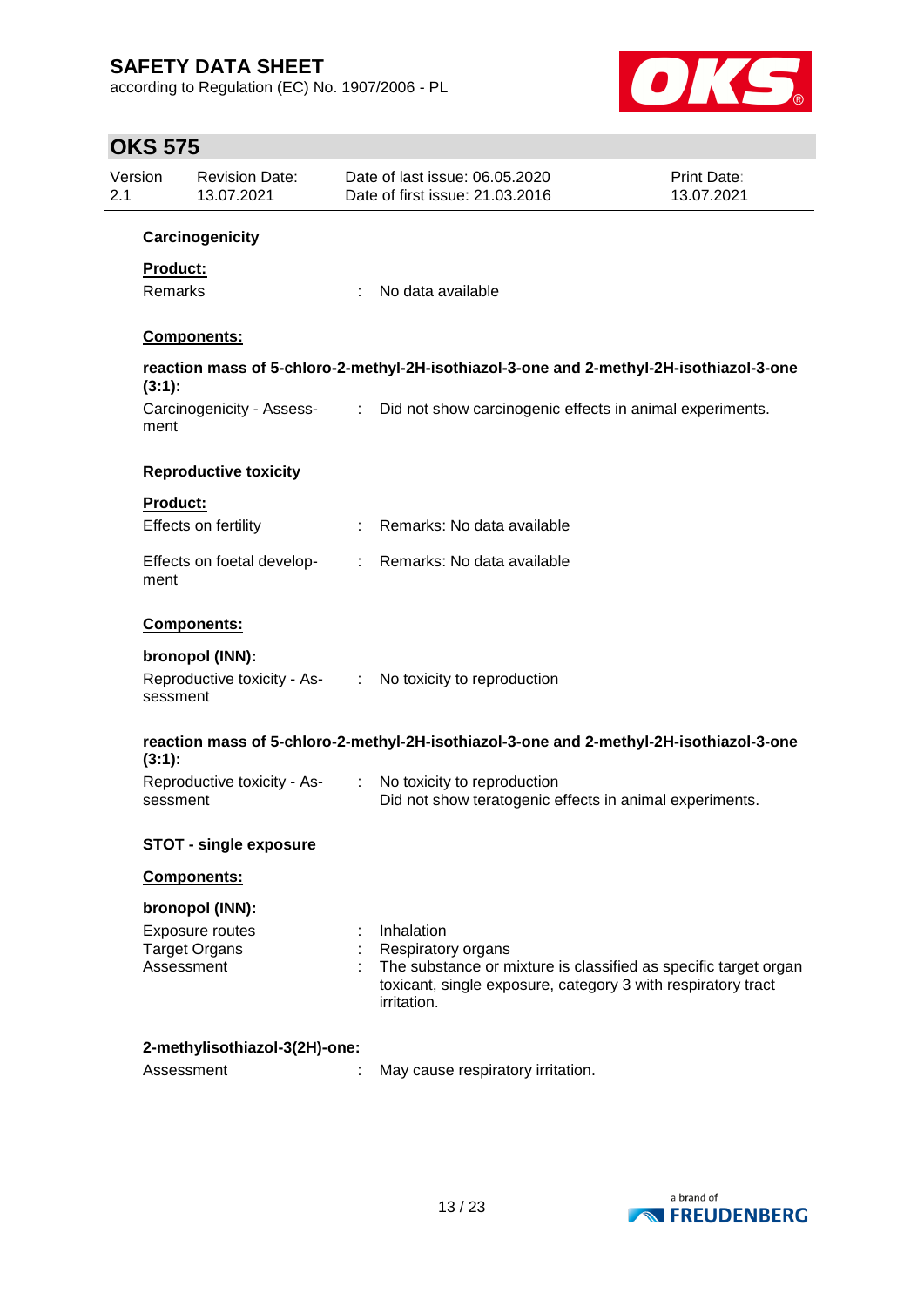according to Regulation (EC) No. 1907/2006 - PL



# **OKS 575**

| Version<br>2.1 |                 | <b>Revision Date:</b><br>13.07.2021 |   | Date of last issue: 06.05.2020<br>Date of first issue: 21.03.2016                                   | Print Date:<br>13.07.2021 |
|----------------|-----------------|-------------------------------------|---|-----------------------------------------------------------------------------------------------------|---------------------------|
|                |                 | <b>STOT - repeated exposure</b>     |   |                                                                                                     |                           |
|                |                 | Components:                         |   |                                                                                                     |                           |
|                |                 | bronopol (INN):                     |   |                                                                                                     |                           |
|                | Assessment      |                                     | ÷ | The substance or mixture is not classified as specific target<br>organ toxicant, repeated exposure. |                           |
|                |                 | <b>Repeated dose toxicity</b>       |   |                                                                                                     |                           |
|                | <b>Product:</b> |                                     |   |                                                                                                     |                           |
|                | <b>Remarks</b>  |                                     |   | This information is not available.                                                                  |                           |
|                |                 | <b>Aspiration toxicity</b>          |   |                                                                                                     |                           |
|                | <b>Product:</b> |                                     |   |                                                                                                     |                           |
|                |                 | This information is not available.  |   |                                                                                                     |                           |
|                |                 | Components:                         |   |                                                                                                     |                           |
|                |                 | bronopol (INN):                     |   |                                                                                                     |                           |
|                |                 | This information is not available.  |   |                                                                                                     |                           |
|                |                 | <b>Further information</b>          |   |                                                                                                     |                           |
|                | <b>Product:</b> |                                     |   |                                                                                                     |                           |
|                | Remarks         |                                     | ł | Information given is based on data on the components and<br>the toxicology of similar products.     |                           |
|                |                 | Components:                         |   |                                                                                                     |                           |
|                |                 | 2-methylisothiazol-3(2H)-one:       |   |                                                                                                     |                           |
|                | Remarks         |                                     |   | Ingestion causes burns of the upper digestive and respiratory<br>tracts.                            |                           |

### **SECTION 12: Ecological information**

### **12.1 Toxicity**

| <b>Product:</b>                                                                     |                            |
|-------------------------------------------------------------------------------------|----------------------------|
| Toxicity to fish                                                                    | Remarks: No data available |
| Toxicity to daphnia and other : Remarks: No data available<br>aquatic invertebrates |                            |
| Toxicity to algae/aquatic<br>plants                                                 | Remarks: No data available |

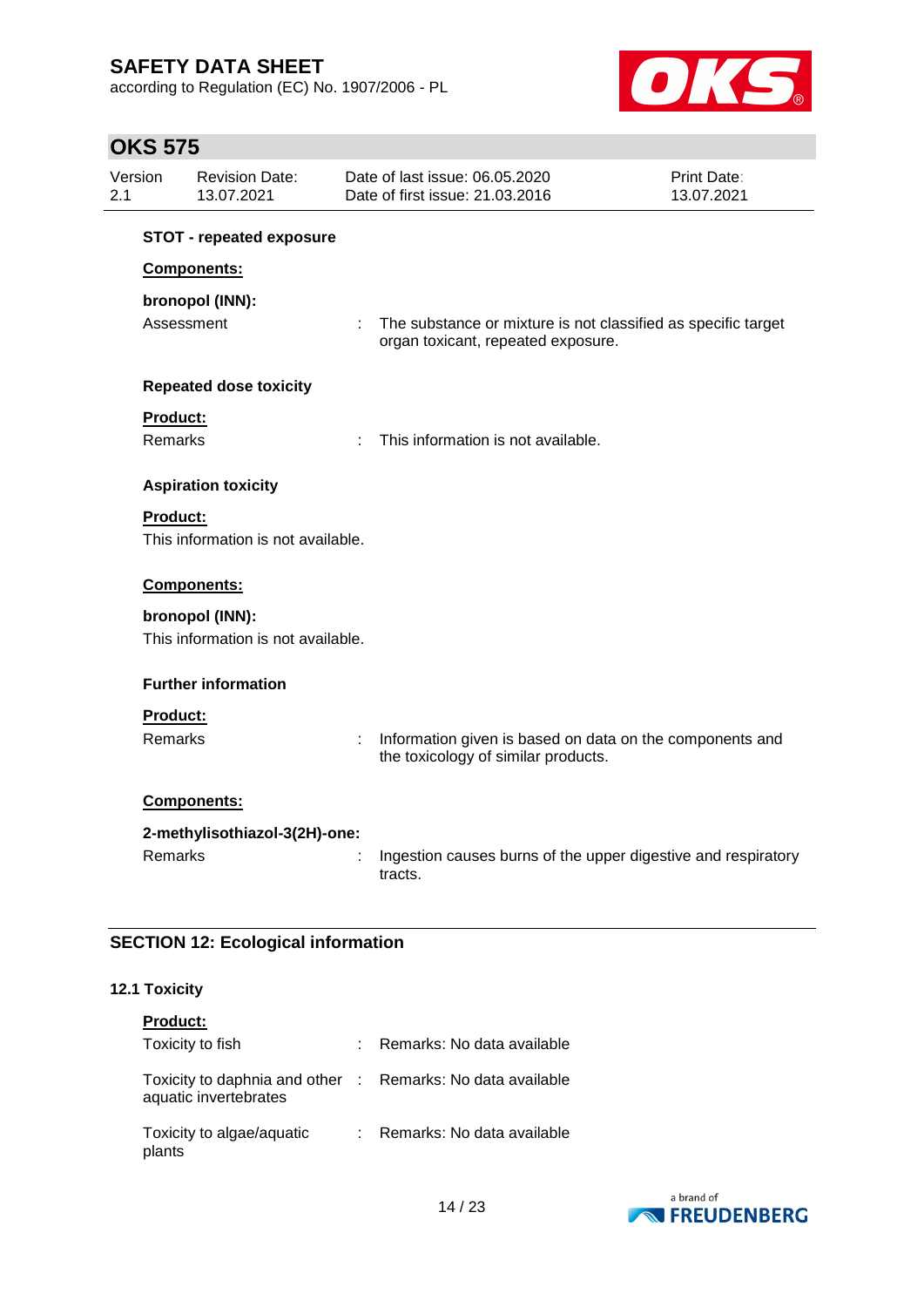according to Regulation (EC) No. 1907/2006 - PL



| Version<br>2.1 |              | <b>Revision Date:</b><br>13.07.2021                                              |                | Date of last issue: 06.05.2020<br>Date of first issue: 21.03.2016                                                         | Print Date:<br>13.07.2021 |
|----------------|--------------|----------------------------------------------------------------------------------|----------------|---------------------------------------------------------------------------------------------------------------------------|---------------------------|
|                |              | Toxicity to microorganisms                                                       |                | Remarks: No data available                                                                                                |                           |
|                |              | Components:                                                                      |                |                                                                                                                           |                           |
|                |              | bronopol (INN):                                                                  |                |                                                                                                                           |                           |
|                |              | Toxicity to fish                                                                 |                | LC50 (Oncorhynchus mykiss (rainbow trout)): 3 mg/l<br>Exposure time: 96 h<br>Method: OECD Test Guideline 203              |                           |
|                |              | Toxicity to daphnia and other :<br>aquatic invertebrates                         |                | EC50 (Daphnia (water flea)): 1,04 mg/l<br>Exposure time: 48 h<br>Method: OECD Test Guideline 202                          |                           |
|                | plants       | Toxicity to algae/aquatic                                                        |                | : EC50 (Anabaena flos-aquae (cyanobacterium)): 0,068 mg/l<br>Exposure time: 72 h<br>Method: OECD Test Guideline 201       |                           |
|                |              |                                                                                  |                | NOEC (Anabaena flos-aquae (cyanobacterium)): 0,0025 mg/l<br>Exposure time: 72 h<br>Method: OECD Test Guideline 201        |                           |
|                | icity)       | M-Factor (Acute aquatic tox- :                                                   |                | 10                                                                                                                        |                           |
|                |              | Toxicity to microorganisms                                                       |                | : EC50 (activated sludge): 43 mg/l<br>Exposure time: 3 h<br>Method: OECD Test Guideline 209                               |                           |
|                | icity)       | Toxicity to fish (Chronic tox-                                                   | ÷              | NOEC: 2,61 mg/l<br>Exposure time: 28 d<br>Species: Oncorhynchus mykiss (rainbow trout)<br>Method: OECD Test Guideline 210 |                           |
|                | ic toxicity) | Toxicity to daphnia and other : NOEC: 0,06 mg/l<br>aquatic invertebrates (Chron- |                | Exposure time: 21 d<br>Species: Daphnia (water flea)<br>Method: OECD Test Guideline 211                                   |                           |
|                | toxicity)    | M-Factor (Chronic aquatic                                                        | $\therefore$ 1 |                                                                                                                           |                           |
|                |              | <b>Ecotoxicology Assessment</b>                                                  |                |                                                                                                                           |                           |
|                |              | Acute aquatic toxicity                                                           | ÷.             | Very toxic to aquatic life.                                                                                               |                           |
|                |              | Chronic aquatic toxicity                                                         |                | : Very toxic to aquatic life with long lasting effects.                                                                   |                           |
|                |              | dodecylguanidine monohydrochloride:                                              |                |                                                                                                                           |                           |
|                | icity)       | M-Factor (Acute aquatic tox- : 10                                                |                |                                                                                                                           |                           |

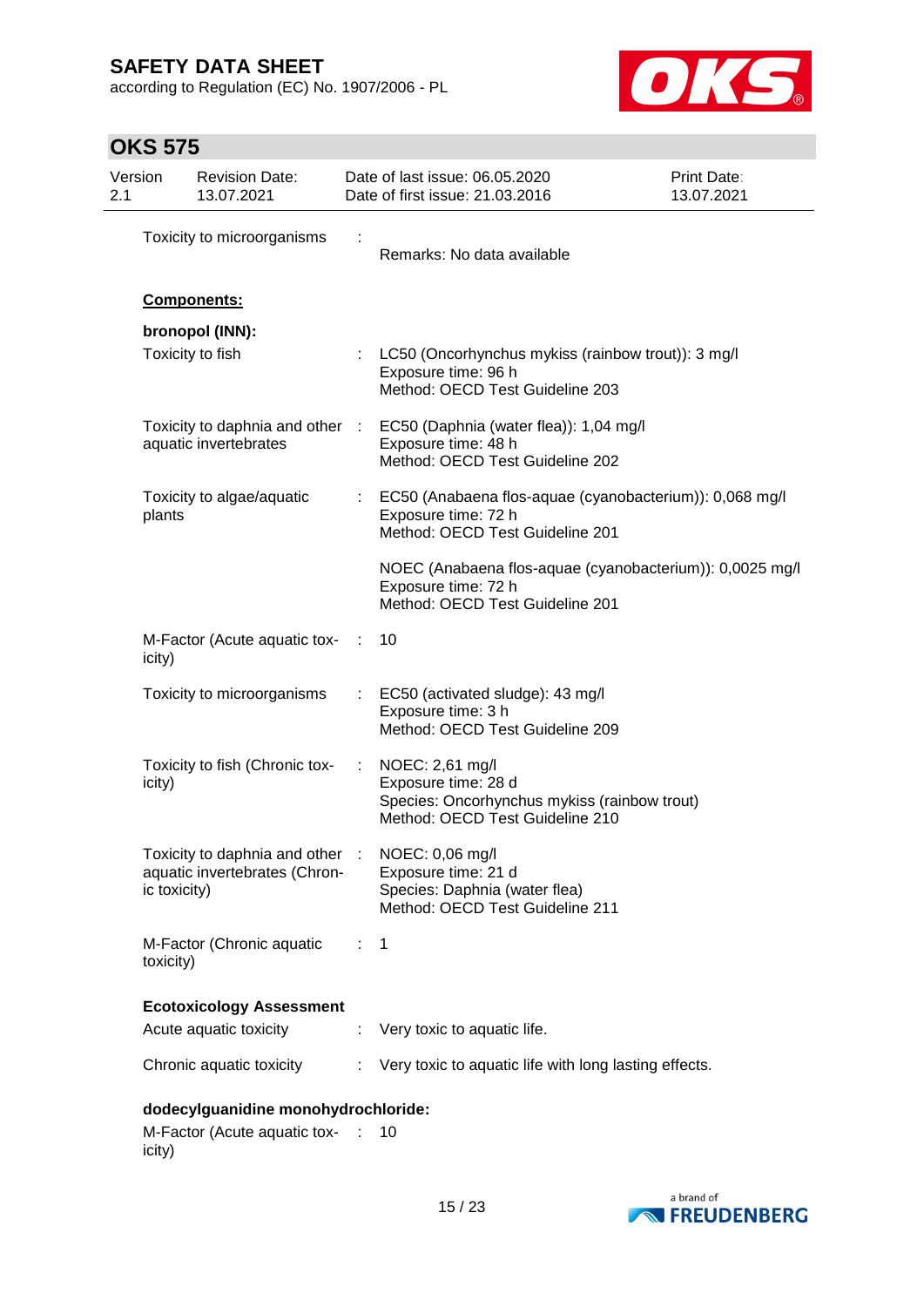according to Regulation (EC) No. 1907/2006 - PL



| Version<br>2.1 |                          | <b>Revision Date:</b><br>13.07.2021                              |                | Date of last issue: 06.05.2020<br>Date of first issue: 21.03.2016                                                                                        | Print Date:<br>13.07.2021 |
|----------------|--------------------------|------------------------------------------------------------------|----------------|----------------------------------------------------------------------------------------------------------------------------------------------------------|---------------------------|
|                |                          | <b>Ecotoxicology Assessment</b>                                  |                |                                                                                                                                                          |                           |
|                |                          | Acute aquatic toxicity                                           | ÷.             | Very toxic to aquatic life.                                                                                                                              |                           |
|                | Chronic aquatic toxicity |                                                                  | ÷              | This product has no known ecotoxicological effects.                                                                                                      |                           |
|                |                          | 2-methylisothiazol-3(2H)-one:                                    |                |                                                                                                                                                          |                           |
|                |                          | Toxicity to daphnia and other :<br>aquatic invertebrates         |                | EC50 (Daphnia magna (Water flea)): 0,85 mg/l<br>Exposure time: 48 h                                                                                      |                           |
|                | plants                   | Toxicity to algae/aquatic                                        |                | : EC50 (Selenastrum capricornutum (green algae)): 0,072 mg/l<br>Exposure time: 72 h                                                                      |                           |
|                | icity)                   | M-Factor (Acute aquatic tox-                                     | $\sim$ 100     | 10                                                                                                                                                       |                           |
|                | toxicity)                | M-Factor (Chronic aquatic                                        | $\therefore$ 1 |                                                                                                                                                          |                           |
|                | (3:1):                   |                                                                  |                | reaction mass of 5-chloro-2-methyl-2H-isothiazol-3-one and 2-methyl-2H-isothiazol-3-one                                                                  |                           |
|                | Toxicity to fish         |                                                                  |                | : EC50 (Oncorhynchus mykiss (rainbow trout)): 0,19 mg/l<br>Exposure time: 96 h                                                                           |                           |
|                |                          | aquatic invertebrates                                            |                | Toxicity to daphnia and other : EC50 (Daphnia magna (Water flea)): 0,16 mg/l<br>Exposure time: 48 h                                                      |                           |
|                | plants                   | Toxicity to algae/aquatic                                        |                | : EC50 (Skeletonema costatum (marine diatom)): 0,0063 mg/l<br>Exposure time: 72 h                                                                        |                           |
|                | icity)                   | M-Factor (Acute aquatic tox-                                     | - 11           | 100                                                                                                                                                      |                           |
|                | icity)                   | Toxicity to fish (Chronic tox-                                   |                | NOEC: 0,098 mg/l<br>Exposure time: 28 d<br>Species: Oncorhynchus mykiss (rainbow trout)<br>Method: OECD Test Guideline 210                               |                           |
|                | ic toxicity)             | Toxicity to daphnia and other :<br>aquatic invertebrates (Chron- |                | NOEC: 0,004 mg/l<br>Exposure time: 21 d<br>Species: Daphnia magna (Water flea)<br><b>Test Type: Reproduction Test</b><br>Method: OECD Test Guideline 211 |                           |
|                | toxicity)                | M-Factor (Chronic aquatic                                        |                | 100                                                                                                                                                      |                           |
|                |                          | 12.2 Persistence and degradability                               |                |                                                                                                                                                          |                           |
|                | Product:                 |                                                                  |                |                                                                                                                                                          |                           |
|                |                          | Biodegradability                                                 |                | Remarks: No data available                                                                                                                               |                           |

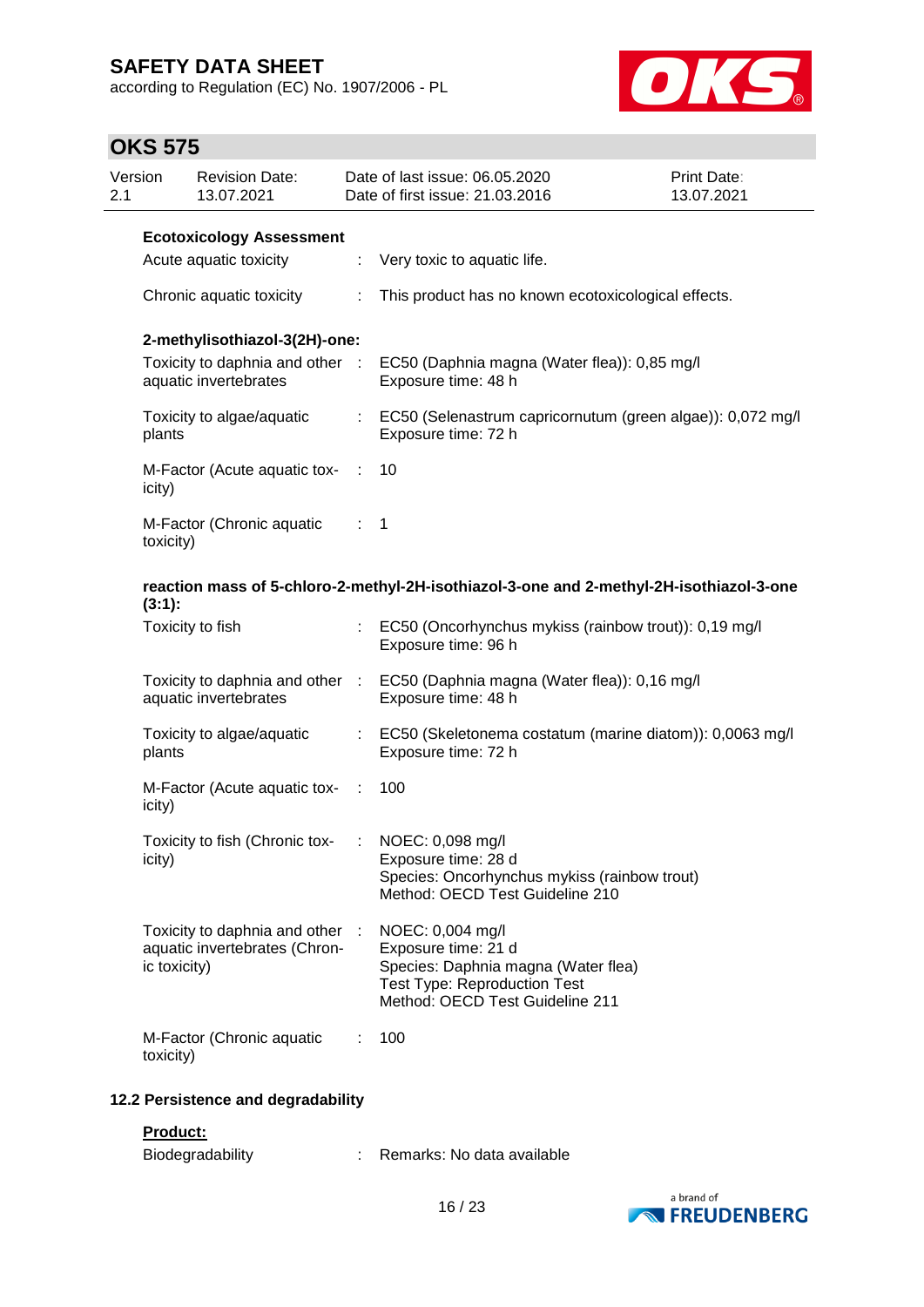according to Regulation (EC) No. 1907/2006 - PL



| Version<br>2.1 |                 | <b>Revision Date:</b><br>13.07.2021                |   | Date of last issue: 06.05.2020<br>Date of first issue: 21.03.2016                                                                                                                                                       | Print Date:<br>13.07.2021 |
|----------------|-----------------|----------------------------------------------------|---|-------------------------------------------------------------------------------------------------------------------------------------------------------------------------------------------------------------------------|---------------------------|
|                |                 |                                                    |   |                                                                                                                                                                                                                         |                           |
|                | ity             |                                                    |   | Physico-chemical removabil- : Remarks: No data available                                                                                                                                                                |                           |
|                |                 | Components:                                        |   |                                                                                                                                                                                                                         |                           |
|                |                 | bronopol (INN):                                    |   |                                                                                                                                                                                                                         |                           |
|                |                 | Biodegradability                                   |   | : Result: Biodegradable<br>Method: OECD Test Guideline 301B                                                                                                                                                             |                           |
|                |                 | 2-methylisothiazol-3(2H)-one:                      |   |                                                                                                                                                                                                                         |                           |
|                |                 | Biodegradability                                   | ÷ | Result: Readily biodegradable.                                                                                                                                                                                          |                           |
|                | (3:1):          |                                                    |   | reaction mass of 5-chloro-2-methyl-2H-isothiazol-3-one and 2-methyl-2H-isothiazol-3-one                                                                                                                                 |                           |
|                |                 | Biodegradability                                   |   | : Result: Not rapidly biodegradable                                                                                                                                                                                     |                           |
|                |                 | 12.3 Bioaccumulative potential                     |   |                                                                                                                                                                                                                         |                           |
|                | <b>Product:</b> |                                                    |   |                                                                                                                                                                                                                         |                           |
|                |                 | Bioaccumulation                                    |   | Remarks: This mixture contains no substance considered to<br>be persistent, bioaccumulating and toxic (PBT).<br>This mixture contains no substance considered to be very<br>persistent and very bioaccumulating (vPvB). |                           |
|                |                 | Components:                                        |   |                                                                                                                                                                                                                         |                           |
|                |                 | bronopol (INN):                                    |   |                                                                                                                                                                                                                         |                           |
|                |                 | Bioaccumulation                                    |   | Bioconcentration factor (BCF): 3,16                                                                                                                                                                                     |                           |
|                |                 | Partition coefficient: n-                          |   | log Pow: 0,22 (20 °C)                                                                                                                                                                                                   |                           |
|                | octanol/water   |                                                    |   | pH: 5,6 - 6,5<br>Method: OECD Test Guideline 107<br>GLP: yes                                                                                                                                                            |                           |
|                |                 | 2-methylisothiazol-3(2H)-one:                      |   |                                                                                                                                                                                                                         |                           |
|                | octanol/water   | Partition coefficient: n-                          |   | log Pow: -0,486                                                                                                                                                                                                         |                           |
|                |                 | 12.4 Mobility in soil                              |   |                                                                                                                                                                                                                         |                           |
|                | <b>Product:</b> |                                                    |   |                                                                                                                                                                                                                         |                           |
|                | Mobility        |                                                    |   | Remarks: No data available                                                                                                                                                                                              |                           |
|                |                 | Distribution among environ-<br>mental compartments | ÷ | Remarks: No data available                                                                                                                                                                                              |                           |

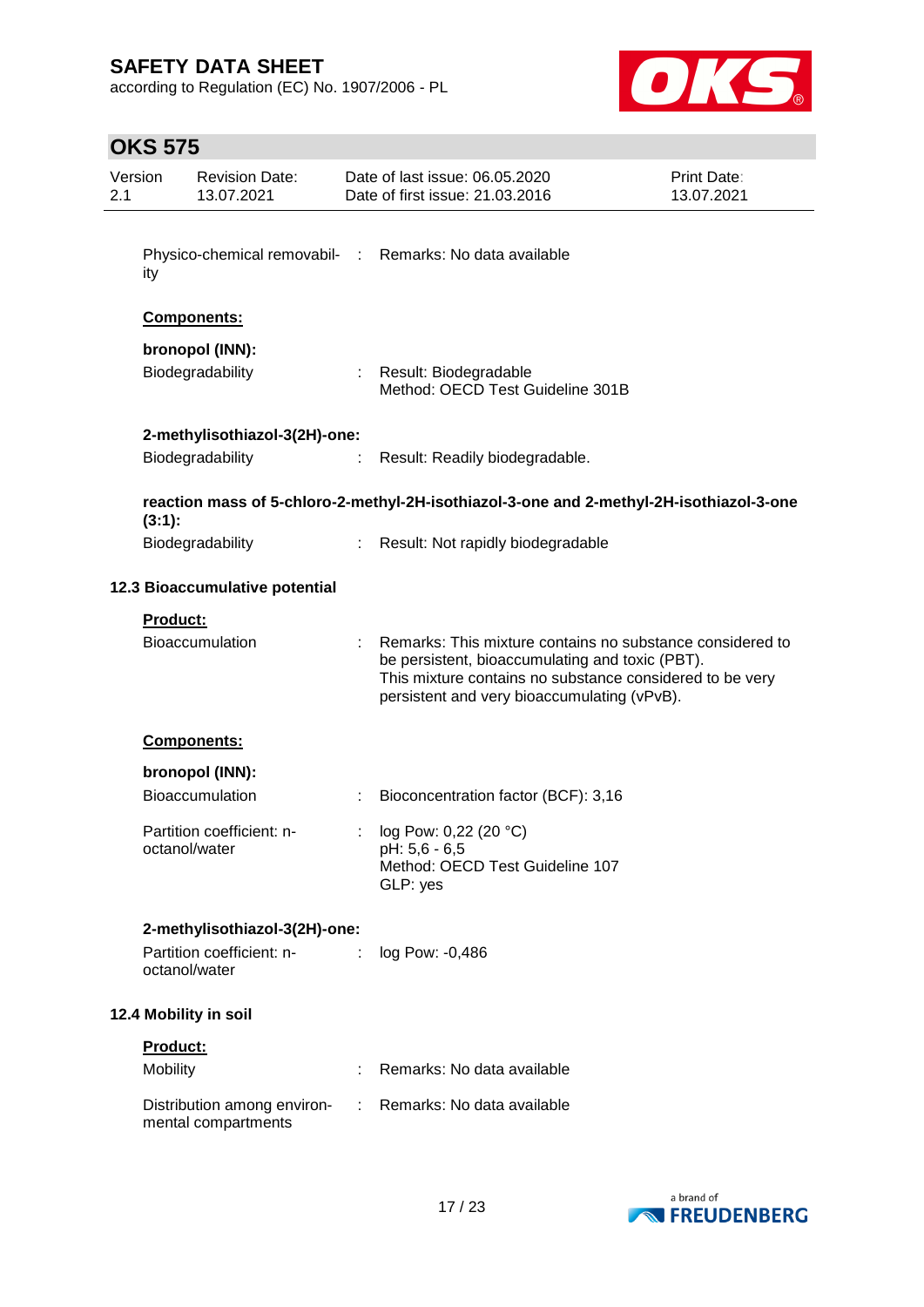according to Regulation (EC) No. 1907/2006 - PL



## **OKS 575**

| Version | <b>Revision Date:</b> | Date of last issue: 06.05.2020  | <b>Print Date:</b> |
|---------|-----------------------|---------------------------------|--------------------|
| 2.1     | 13.07.2021            | Date of first issue: 21.03.2016 | 13.07.2021         |

#### **12.5 Results of PBT and vPvB assessment**

### **Product:**

Assessment : This substance/mixture contains no components considered to be either persistent, bioaccumulative and toxic (PBT), or very persistent and very bioaccumulative (vPvB) at levels of 0.1% or higher..

### **12.6 Other adverse effects**

| <b>Product:</b>                        |                                                                                                                                                                                                                                                                           |
|----------------------------------------|---------------------------------------------------------------------------------------------------------------------------------------------------------------------------------------------------------------------------------------------------------------------------|
| Endocrine disrupting poten-<br>tial    | The substance/mixture does not contain components consid-<br>ered to have endocrine disrupting properties according to<br>REACH Article 57(f) or Commission Delegated regulation<br>(EU) 2017/2100 or Commission Regulation (EU) 2018/605 at<br>levels of 0.1% or higher. |
| Additional ecological infor-<br>mation | No information on ecology is available.                                                                                                                                                                                                                                   |

### **SECTION 13: Disposal considerations**

| 13.1 Waste treatment methods |   |                                                                                                                                                                                                                    |
|------------------------------|---|--------------------------------------------------------------------------------------------------------------------------------------------------------------------------------------------------------------------|
| Product                      |   | The product should not be allowed to enter drains, water<br>courses or the soil.<br>Do not dispose of with domestic refuse.<br>Dispose of as hazardous waste in compliance with local and<br>national regulations. |
|                              |   | Waste codes should be assigned by the user based on the<br>application for which the product was used.                                                                                                             |
| Contaminated packaging       | ÷ | Packaging that is not properly emptied must be disposed of as<br>the unused product.<br>Dispose of waste product or used containers according to<br>local regulations.                                             |
|                              |   | The following Waste Codes are only suggestions:                                                                                                                                                                    |
| Waste Code                   |   | used product, unused product<br>08 01 19*, aqueous suspensions containing paint or varnish<br>containing organic solvents or other hazardous substances                                                            |
|                              |   | uncleaned packagings<br>15 01 10, packaging containing residues of or contaminated<br>by hazardous substances                                                                                                      |

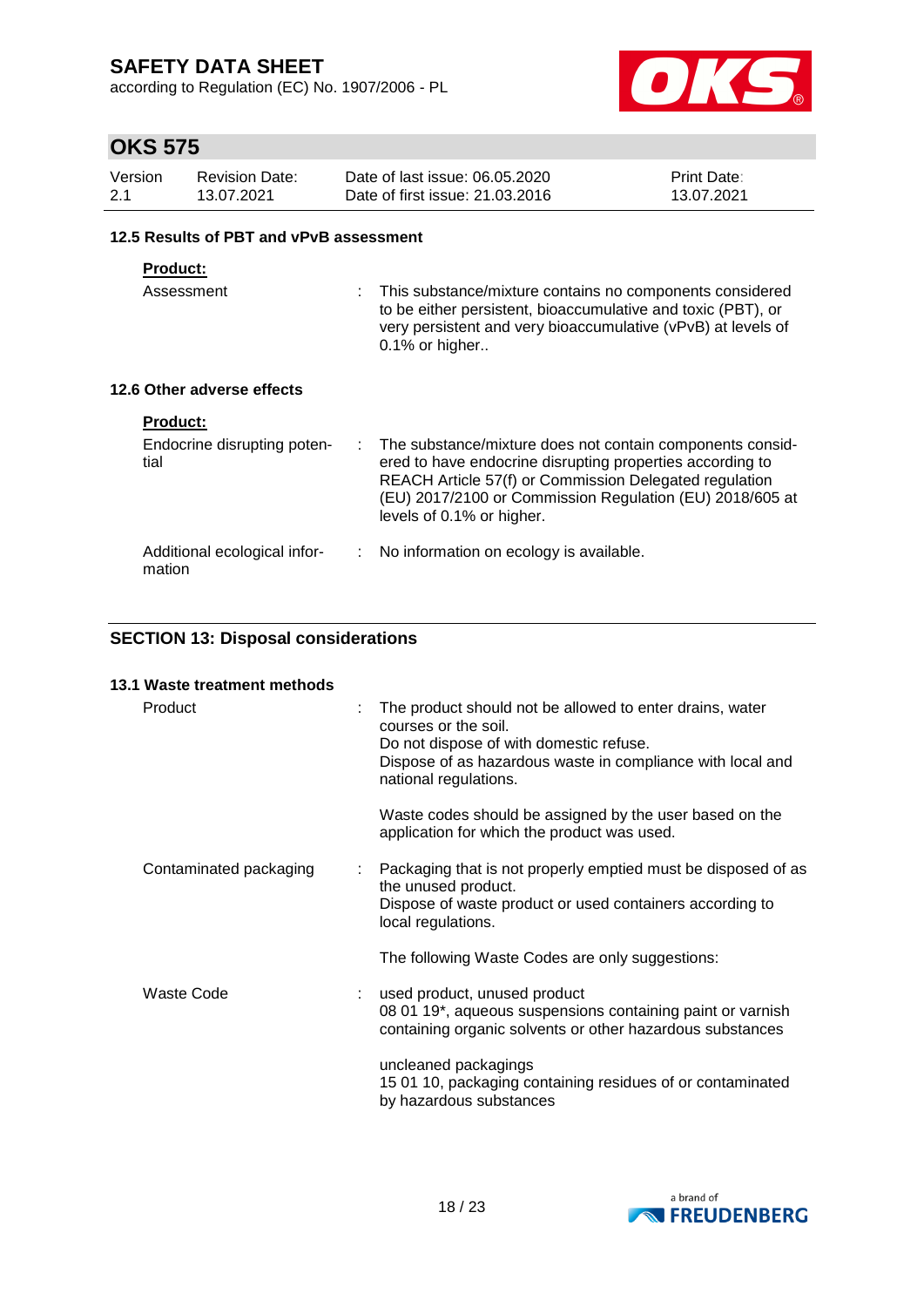according to Regulation (EC) No. 1907/2006 - PL



# **OKS 575**

| Version | Revision Date: | Date of last issue: 06.05.2020  | <b>Print Date:</b> |
|---------|----------------|---------------------------------|--------------------|
| 2.1     | 13.07.2021     | Date of first issue: 21,03,2016 | 13.07.2021         |

### **SECTION 14: Transport information**

### **14.1 UN number**

| <b>ADN</b>                        |   | Not regulated as a dangerous good |
|-----------------------------------|---|-----------------------------------|
| <b>ADR</b>                        |   | Not regulated as a dangerous good |
| <b>RID</b>                        | ÷ | Not regulated as a dangerous good |
| <b>IMDG</b>                       |   | Not regulated as a dangerous good |
| <b>IATA</b>                       |   | Not regulated as a dangerous good |
| 14.2 UN proper shipping name      |   |                                   |
| <b>ADN</b>                        |   | Not regulated as a dangerous good |
| <b>ADR</b>                        |   | Not regulated as a dangerous good |
| <b>RID</b>                        |   | Not regulated as a dangerous good |
| <b>IMDG</b>                       |   | Not regulated as a dangerous good |
| <b>IATA</b>                       |   | Not regulated as a dangerous good |
| 14.3 Transport hazard class(es)   |   |                                   |
| <b>ADN</b>                        |   | Not regulated as a dangerous good |
| <b>ADR</b>                        |   | Not regulated as a dangerous good |
| <b>RID</b>                        | t | Not regulated as a dangerous good |
| <b>IMDG</b>                       |   | Not regulated as a dangerous good |
| <b>IATA</b>                       |   | Not regulated as a dangerous good |
| 14.4 Packing group                |   |                                   |
| <b>ADN</b>                        |   | Not regulated as a dangerous good |
| <b>ADR</b>                        |   | Not regulated as a dangerous good |
| <b>RID</b>                        | ÷ | Not regulated as a dangerous good |
| <b>IMDG</b>                       |   | Not regulated as a dangerous good |
| <b>IATA (Cargo)</b>               |   | Not regulated as a dangerous good |
| <b>IATA (Passenger)</b>           |   | Not regulated as a dangerous good |
| <b>14.5 Environmental hazards</b> |   |                                   |
| <b>ADN</b>                        |   | Not regulated as a dangerous good |
| <b>ADR</b>                        |   | Not regulated as a dangerous good |
| <b>RID</b>                        |   | Not regulated as a dangerous good |
| <b>IMDG</b>                       |   | Not regulated as a dangerous good |
| <b>IATA (Passenger)</b>           |   | Not regulated as a dangerous good |
| <b>IATA (Cargo)</b>               |   | Not regulated as a dangerous good |

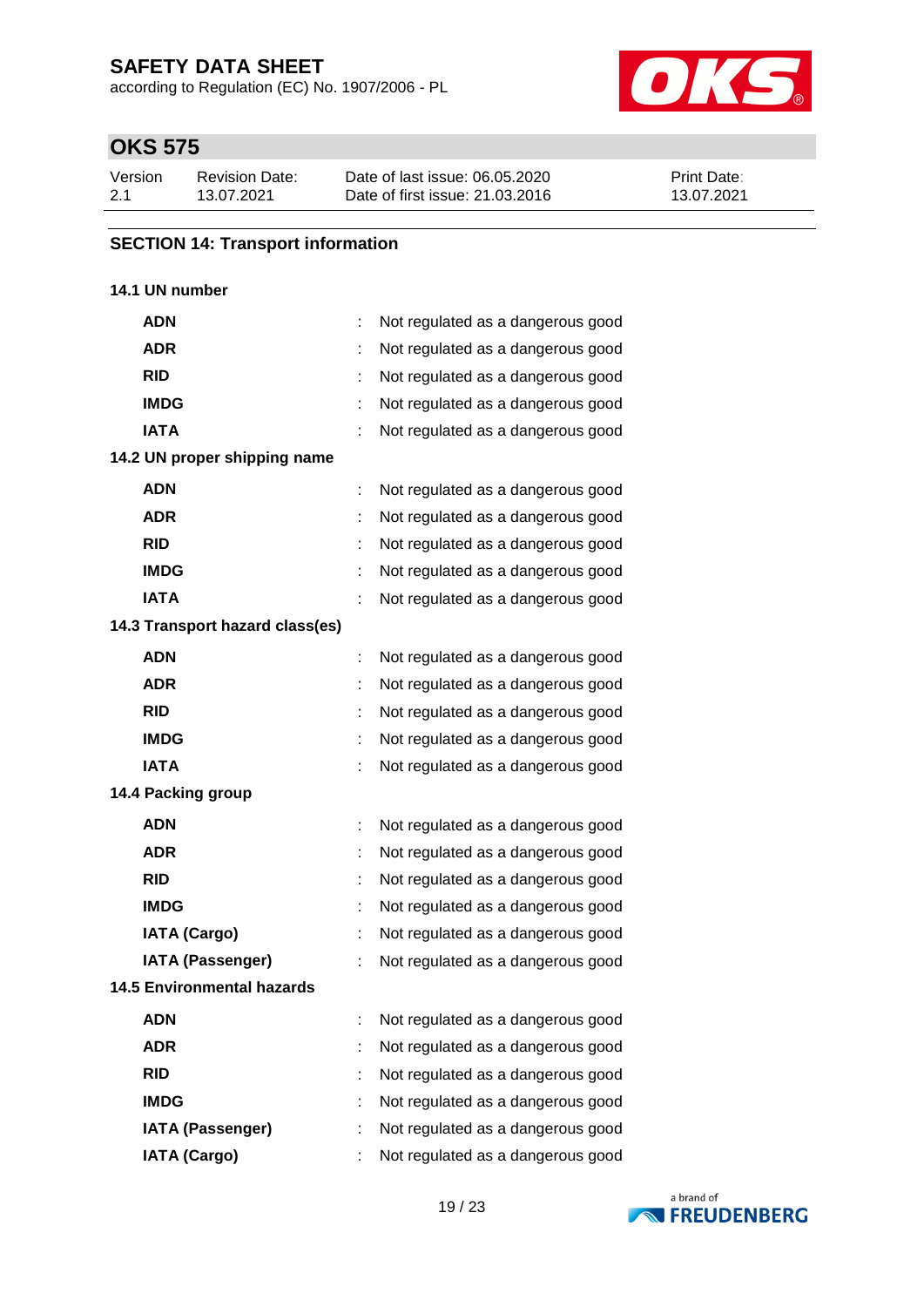according to Regulation (EC) No. 1907/2006 - PL



## **OKS 575**

| Version | Revision Date: | Date of last issue: 06.05.2020  | <b>Print Date:</b> |
|---------|----------------|---------------------------------|--------------------|
| 2.1     | 13.07.2021     | Date of first issue: 21.03.2016 | 13.07.2021         |

#### **14.6 Special precautions for user**

Not applicable

**14.7 Transport in bulk according to Annex II of Marpol and the IBC Code**

Remarks : Not applicable for product as supplied.

#### **SECTION 15: Regulatory information**

#### **15.1 Safety, health and environmental regulations/legislation specific for the substance or mixture**

| REACH - Candidate List of Substances of Very High<br>Concern for Authorisation (Article 59).                                                         | t. | This product does not contain sub-<br>stances of very high concern (Regu-<br>lation (EC) No 1907/2006 (REACH),<br>Article 57). |
|------------------------------------------------------------------------------------------------------------------------------------------------------|----|--------------------------------------------------------------------------------------------------------------------------------|
| REACH - List of substances subject to authorisation<br>(Annex XIV)                                                                                   |    | Not applicable                                                                                                                 |
| Regulation (EC) No 1005/2009 on substances that de-<br>plete the ozone layer                                                                         |    | Not applicable                                                                                                                 |
| Regulation (EU) 2019/1021 on persistent organic pollu-<br>tants (recast)                                                                             |    | Not applicable                                                                                                                 |
| Regulation (EC) No 649/2012 of the European Parlia-<br>ment and the Council concerning the export and import<br>of dangerous chemicals               |    | Not applicable                                                                                                                 |
| REACH - Restrictions on the manufacture, placing on<br>the market and use of certain dangerous substances,<br>preparations and articles (Annex XVII) |    | Conditions of restriction for the fol-<br>lowing entries should be considered:<br>Number on list 3                             |

Seveso III: Directive 2012/18/EU of the European Parliament and of the Council on the control of major-accident hazards involving dangerous substances. Not applicable

| Volatile organic compounds | Directive 2010/75/EU of 24 November 2010 on industrial  |
|----------------------------|---------------------------------------------------------|
|                            | emissions (integrated pollution prevention and control) |
|                            | Volatile organic compounds (VOC) content: 0.5 %         |

#### **Other regulations:**

Take note of Directive 92/85/EEC regarding maternity protection or stricter national regulations, where applicable.

Take note of Directive 94/33/EC on the protection of young people at work or stricter national regulations, where applicable.

Act of 25 February 2011 on chemical substances and their mixtures (i.e. Journal of Laws of 2019, No. 0, item 1225)

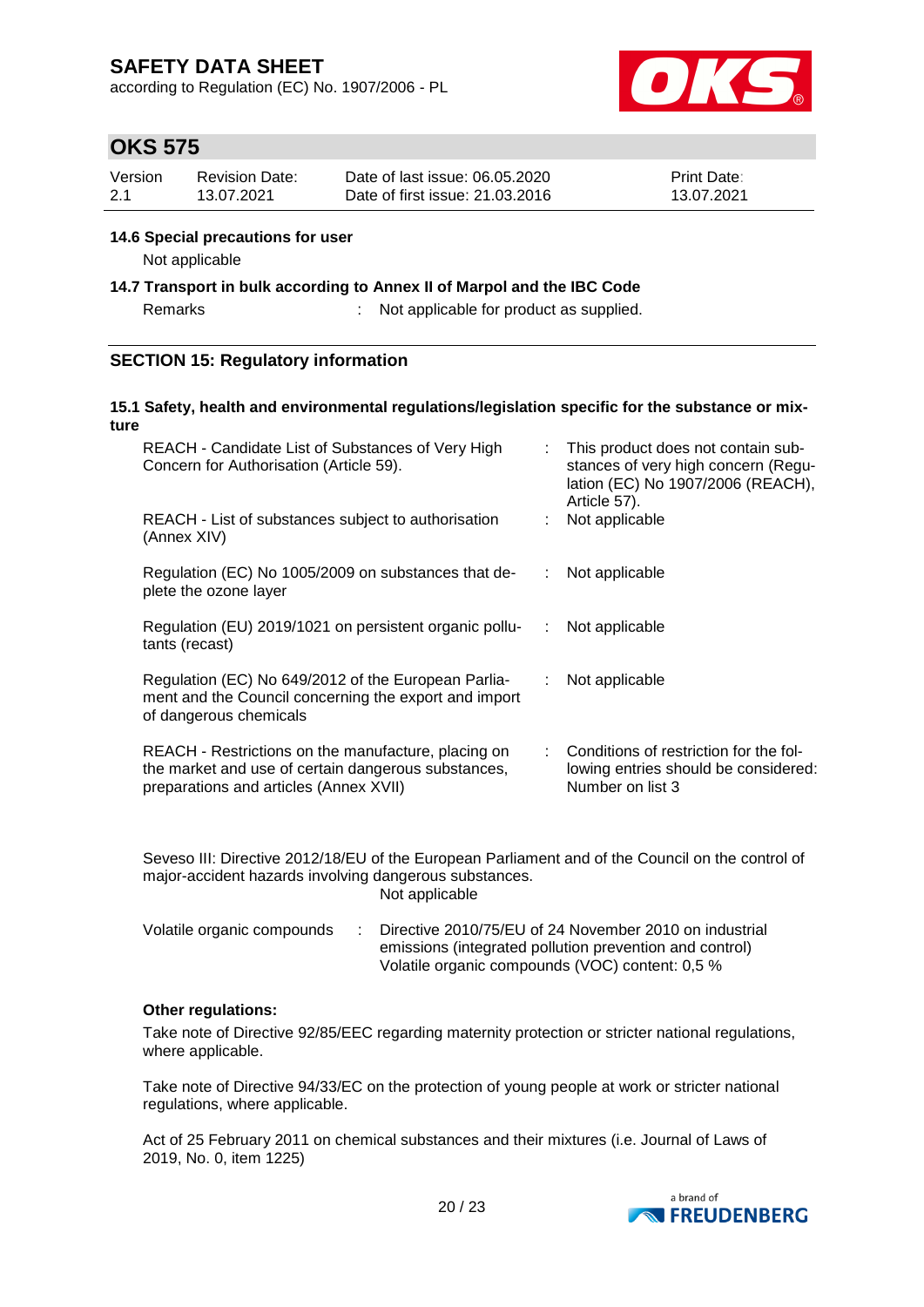according to Regulation (EC) No. 1907/2006 - PL



## **OKS 575**

| Version | <b>Revision Date:</b> | Date of last issue: 06.05.2020  | <b>Print Date:</b> |
|---------|-----------------------|---------------------------------|--------------------|
| 2.1     | 13.07.2021            | Date of first issue: 21,03,2016 | 13.07.2021         |

Regulation (EC) No 1272/2008 of the European Parliament and of the Council of 16 December 2008 on classification, labelling and packaging of substances and mixtures, amending and repealing Directives 67/548/EEC and 1999/45/EC, and amending Regulation (EC) No 1907/2006 (Official Journal of the European Union L 353 from 31.12.2008) with further adaptation to technical progress (ATP).

Regulation (EC) No 1907/2006 of the European Parliament and of the Council of 18 December 2006 concerning the Registration, Evaluation, Authorisation and Restriction of Chemicals (REACH), establishing a European Chemicals Agency, amending Directive 1999/45/EC and repealing Council Regulation (EEC) No 793/93 and Commission Regulation (EC) No 1488/94 as well as Council Directive 76/769/EEC and Commission Directives 91/155/EEC, 93/67/EEC, 93/105/EC and 2000/21/EC (Official Journal of the European Union L 396 from 30.12.2006, as amended).

Commission Regulation (EU) 2015/830 of 28 May 2015 amending Regulation (EC) No 1907/2006 of the European Parliament and of the Council on the Registration, Evaluation, Authorisation and Restriction of Chemicals (REACH)

Ordinance of the Minister of Health of 10 August 2012 concerning the criteria and procedure of classification of chemical substances and their mixtures (consolidated text Dz. U. of 2015., pos. 208).

Ordinance of the Minister of Economy, Labour and Social Policy of 21st December 2005 concerning the basic requirements for personal protective equipment (Dz. U. Nr. 259, item 2173). Ordinance of the Minister of Labour and Social Policy of 12 June 2018 concerning the highest allowable concentrations and levels of the agents harmful for health in the workplace (Dz.U 2018 pos 1286, with later amendments).

Ordinance of the Minister of Health of 2nd February 2011 concerning tests and measurement of agents harmful for health in the workplace (Dz. U. Nr. 33, item 166 wraz z późn. zm.). Ordinance of the Minister of Health of 30th December 2004 on the health and safety of workers related to chemical agents at work (Dz. U. from 2005, Nr. 11, item 86, as amended).

Act of 14 December 2012. on Waste (Journal of Laws of 2013. pos. 21, as amended). Act of 13 June 2013. On packaging and packaging waste Journal. U. of 2013. Item. 888, as amended).

Ordinance of the Minister of Climate of 2nd January 2020 on Waste Catalog (Dz. U. 2020 item 10).

Ordinance of the Minister of Environment on the requirements for carrying out the process of thermal treatment of waste and how to deal with waste produced in the process. (Dz. U. of 2016., Pos. 108)

Act of 19 August 2011 on transport of dangerous goods (Dz. U. Nr. 227, item 1367, as amended).

Government Statement of 18 February 2019 on enforcing of changes Annexes A and B of European Agreement concerning international transport of dangerous goods by road (ADR) (Dz. U. 2019, item 769).

Ordinance of the Minister of Health of 20th April 2012 concerning labeling of containers of dangerous substances and dangerous mixtures and some mixtures ((consolidated text) Dz. U. z 2015 nr. 0 poz. 450).

Ordinance of the Minister of Health of 11th June 2012 concerning categories of dangerous substances and dangerous mixtures for which containers must be fitted with child-resistant fastenings and a tactile warning of danger (Dz. U. from 2012, item 688 as amended).

#### **15.2 Chemical safety assessment**

This information is not available.

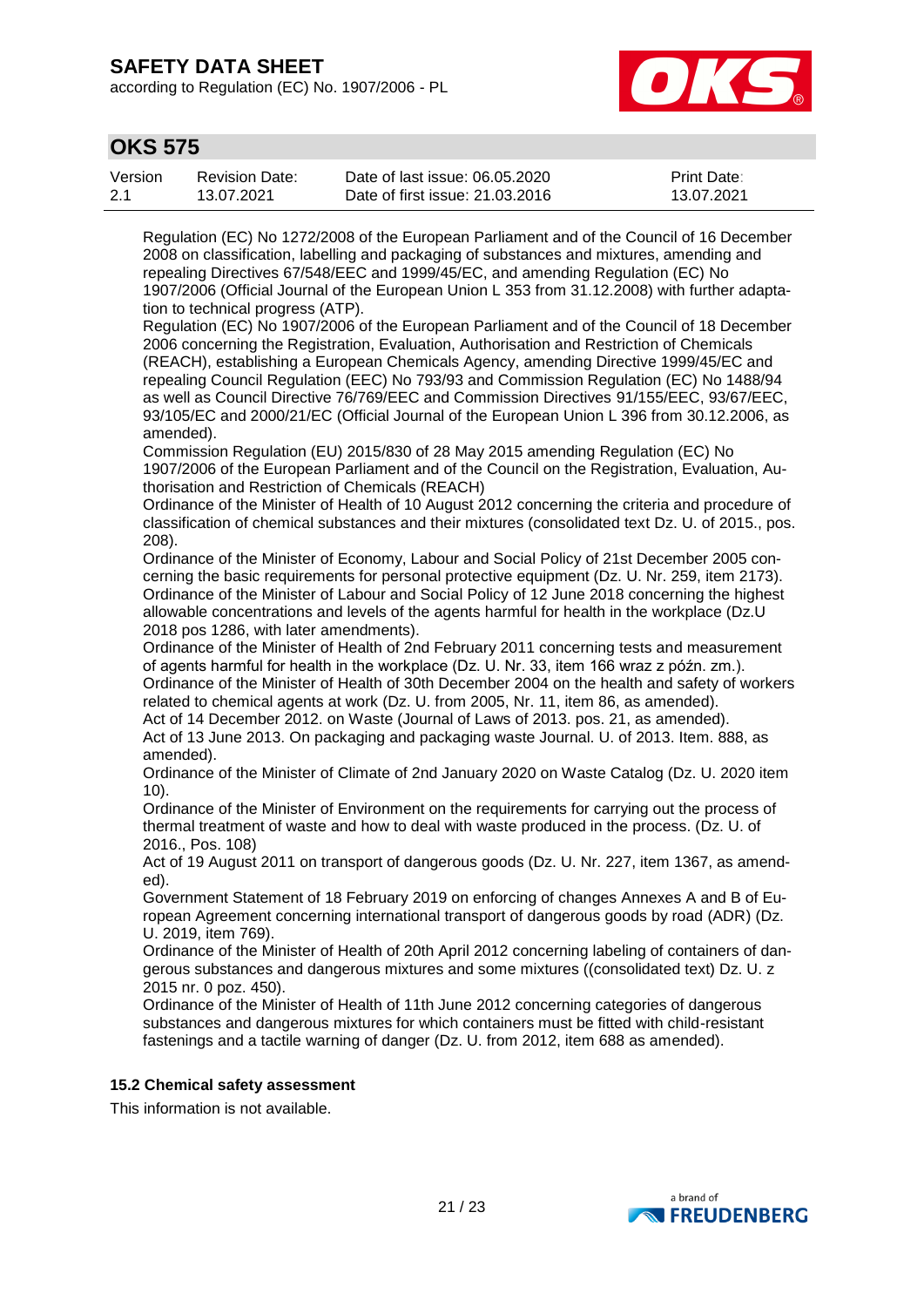according to Regulation (EC) No. 1907/2006 - PL



## **OKS 575**

| Version | Revision Date: | Date of last issue: 06.05.2020  | <b>Print Date:</b> |
|---------|----------------|---------------------------------|--------------------|
| 2.1     | 13.07.2021     | Date of first issue: 21,03,2016 | 13.07.2021         |

### **SECTION 16: Other information**

### **Full text of H-Statements** H301 : Toxic if swallowed.

| H302              | Harmful if swallowed.                                 |
|-------------------|-------------------------------------------------------|
| H <sub>310</sub>  | Fatal in contact with skin.                           |
| H <sub>3</sub> 11 | Toxic in contact with skin.                           |
| H312              | Harmful in contact with skin.                         |
| H <sub>3</sub> 14 | Causes severe skin burns and eye damage.              |
| H <sub>3</sub> 15 | Causes skin irritation.                               |
| H317              | May cause an allergic skin reaction.                  |
| H318              | Causes serious eye damage.                            |
| H330              | Fatal if inhaled.                                     |
| H335              | May cause respiratory irritation.                     |
| H400              | Very toxic to aquatic life.                           |
| H410              | Very toxic to aquatic life with long lasting effects. |
|                   |                                                       |

**Full text of other abbreviations**

ADN - European Agreement concerning the International Carriage of Dangerous Goods by Inland Waterways; ADR - European Agreement concerning the International Carriage of Dangerous Goods by Road; AIIC - Australian Inventory of Industrial Chemicals; ASTM - American Society for the Testing of Materials; bw - Body weight; CLP - Classification Labelling Packaging Regulation; Regulation (EC) No 1272/2008; CMR - Carcinogen, Mutagen or Reproductive Toxicant; DIN - Standard of the German Institute for Standardisation; DSL - Domestic Substances List (Canada); ECHA - European Chemicals Agency; EC-Number - European Community number; ECx - Concentration associated with x% response; ELx - Loading rate associated with x% response; EmS - Emergency Schedule; ENCS - Existing and New Chemical Substances (Japan); ErCx - Concentration associated with x% growth rate response; GHS - Globally Harmonized System; GLP - Good Laboratory Practice; IARC - International Agency for Research on Cancer; IATA - International Air Transport Association; IBC - International Code for the Construction and Equipment of Ships carrying Dangerous Chemicals in Bulk; IC50 - Half maximal inhibitory concentration; ICAO - International Civil Aviation Organization; IECSC - Inventory of Existing Chemical Substances in China; IMDG - International Maritime Dangerous Goods; IMO - International Maritime Organization; ISHL - Industrial Safety and Health Law (Japan); ISO - International Organisation for Standardization; KECI - Korea Existing Chemicals Inventory; LC50 - Lethal Concentration to 50 % of a test population; LD50 - Lethal Dose to 50% of a test population (Median Lethal Dose); MARPOL - International Convention for the Prevention of Pollution from Ships; n.o.s. - Not Otherwise Specified; NO(A)EC - No Observed (Adverse) Effect Concentration; NO(A)EL - No Observed (Adverse) Effect Level; NOELR - No Observable Effect Loading Rate; NZIoC - New Zealand Inventory of Chemicals; OECD - Organization for Economic Co-operation and Development; OPPTS - Office of Chemical Safety and Pollution Prevention; PBT - Persistent, Bioaccumulative and Toxic substance; PICCS - Philippines Inventory of Chemicals and Chemical Substances; (Q)SAR - (Quantitative) Structure Activity Relationship; REACH - Regulation (EC) No 1907/2006 of the European Parliament and of the Council concerning the Registration, Evaluation, Authorisation and Restriction of Chemicals; RID - Regulations concerning the International Carriage of Dangerous Goods by Rail; SADT - Self-Accelerating Decomposition Temperature; SDS - Safety Data Sheet;